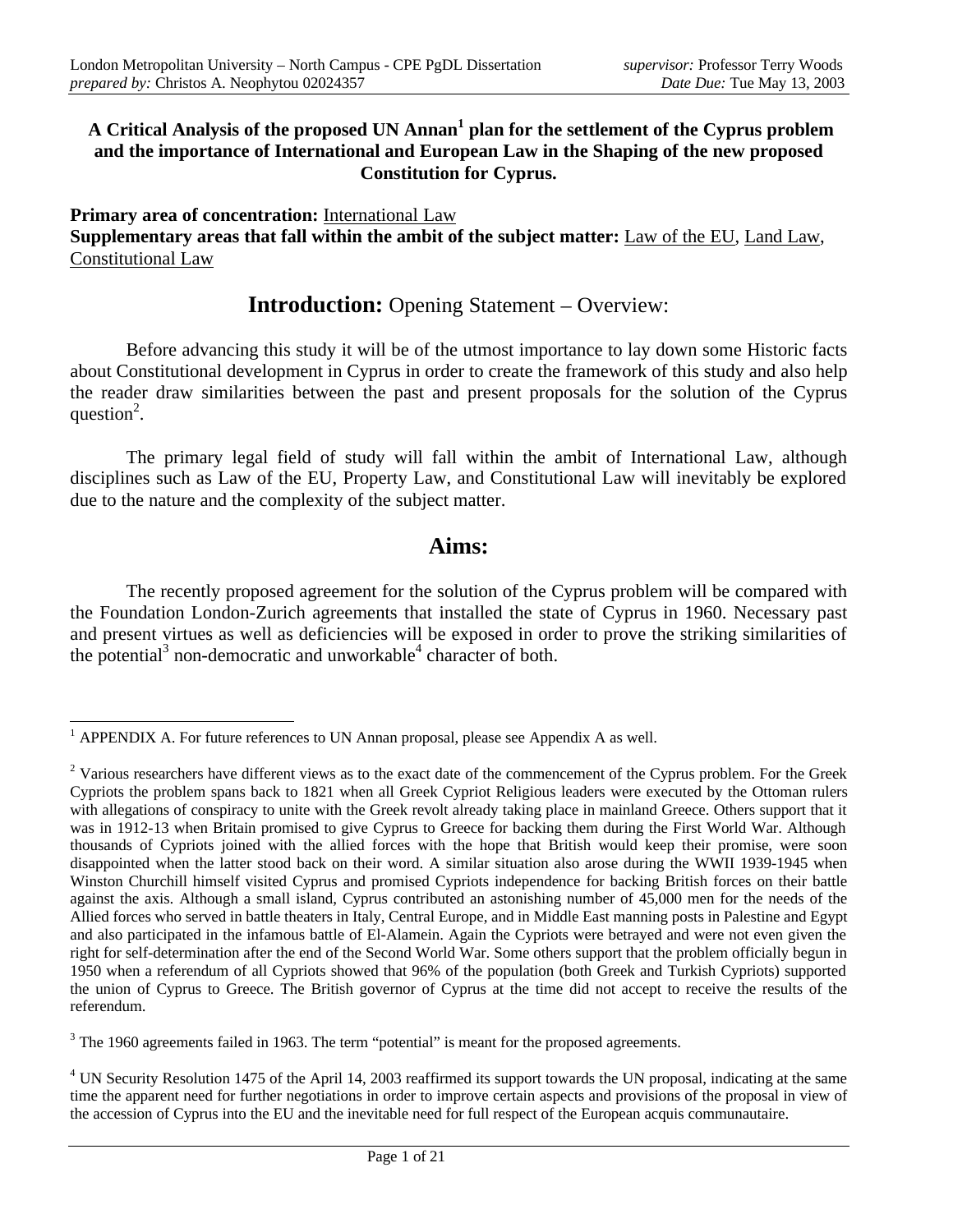# **Literature Review:**

Sources to back these assertions will include comments, quotes, statements, judgments, and decisions of the US Senate, the US House of Representatives, the European Commission, the General Assembly and the Security Council of the United Nations, the Non-Aligned Movement, the European Court of Human Rights, and leading US, UK, UN, and EU diplomats that have been involved directly or indirectly in the negotiations.

### **Previous and Current Research:**

Main Body – Political Analysis (as a preamble for legal analysis):

The agreement recently proposed by UN Secretary-General Mr. Koffi Annan for the comprehensive settlement of the Cyprus problem is an even more complicated version of the 1959- 1960 London-Zurich<sup>5</sup> agreement that granted independence and established the state of Cyprus. London-Zurich agreement came after a 4 year long anti-colonial struggle (1955-1959) of the Greek Cypriots against British Colonial Rule. It finally succeeded in granting Cyprus independence, although union with Greece was the primary objective of that anti-colonial struggle.

The 1960 London-Zurich agreements were *forcibly*<sup>6</sup> imposed upon the Greek Cypriots during the Cold War under conditions of *extortions*<sup>7</sup> and threats of a Turkish invasion, which nevertheless were implemented a few years later in July 20 1974<sup>8</sup>.

 5 British Foreign Office papers FO371 15929, 27.10.1960

<sup>&</sup>lt;sup>6</sup> (See British Colonial Office papers, CO926/978, Ankara to FO 21.5.59, telegram on conversation between Minister of the Defence and Turkish ministers on Cyprus, at Turkish Prime Minister's dinner, 19.5.59; CO926/778/65, FO's JM Addis note, 26.6.59.) By the term 'forcibly' it is meant that the negotiating power of the Greek Cypriots was eliminated. This was done by the forced exile of their political leader Archbishop Makarios to the remote island of Seychelles. As a consequence, the level of cooperation between the political leadership of Makarios and the military leadership of Major General George Grivas 'Dhighenis' who carried out the guerilla warfare on the island was considerably compromised. The negotiations for the London-Zurich agreements involved Greece, Great Britain, and then in 1957 they invited Turkey. The Greek-Cypriots had little or no contribution in the formation of the agreements and did not know about their existence until they were presented before them. Moreover, the Greek government at the time who was at an extent the advisor of the Greek Cypriots was too weak both politically, as well as economically and militarily to be able to stand firm in the negotiations as a result of the World War II turmoil and the subsequent civil war in Greece from 1945-1949. (See also Woodhouse, Karamanlis, pp.89-91)

<sup>&</sup>lt;sup>7</sup> See British Colonial Office papers CO926/627.207; 213. One of alternative proposals to the London-Zurich proposals was the division of the island into three (3) sections, or zones. This trisection of Cyprus would result into the split of the island between Greece, Turkey, and Great Britain, each of which would annex the respective part under their full control. In order to implement that plan, a forced move of population (i.e. ethnic cleansing) would have to take place and therefore not desirable by the Greek Cypriots. . See also Brendan O'Malley and Ian Craig, The Cyprus conspiracy America, Espionage and the Turkish Invasion ISBN 1-86064-737-5p.61

 $8$  The proposal by its silence expressly disregards the reason for the current Cyprus situation: the Turkish army invaded the island on July 20, 1974 and renewed its use of force on August 14-16, 1974, three weeks after the legitimate government of Cyprus had been restored on July 23, 1974. The invasion violated not only the U.N. Charter (Art. 2 (4)), but also U.S. laws the U.S. Foreign Assistance Act of 1961 (as amended), the U.S. Foreign Military Sales Act, and the NATO Treaty. The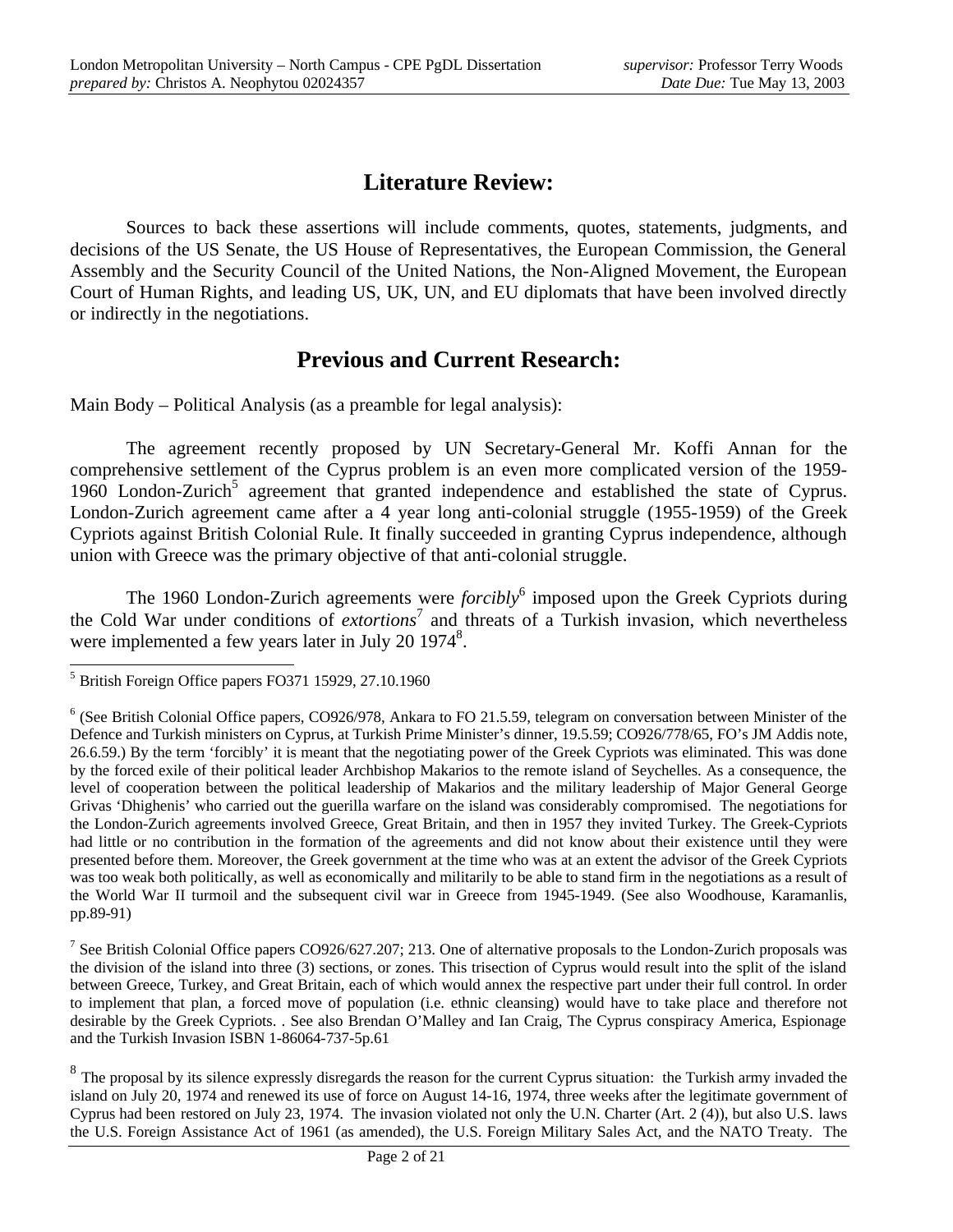The 1960 London-Zurich agreements *disguised the overall dependency of Cyprus on foreign interests*<sup>9</sup>, under the title of an Independent Cyprus Republic. In fact Cyprus was no more than a mere protectorate of Greek, Turkish, and British interests in the region with virtually no armed forces, a rural and agricultural society, a *sham<sup>10</sup>* constitution, and a political system still in its infancy. Despite their hesitations, the Greek Cypriots accepted the agreements with the hope, and goodwill they would work. The Turkish Cypriots accepted the agreements as well since they secured extended representation in the government.

### **Methodology:**

Below are some of the key provisions of the London-Zurich agreements $11$ .

- The 1960 London-Zurich agreements granted community rights to the 18% Turkish Cypriot minority. These rights reached 30% in the sharing of the powers in civil service, and 40% in the armed forces. Practically all Turkish Cypriots obtained a government position regardless of qualifications whereas highly qualified Greek Cypriots were excluded in order to maintain the 30-70 percentages. Nevertheless, the Greek Cypriots again did not object to these arrangements looking at the big picture of a prosperous and *independent* Cyprus<sup>12</sup>. On the other hand the Turkish Cypriots accused the Greek Cypriots for reserving key positions in the government thus violating the London-Zurich Agreements.
- The 1960 London-Zurich agreements established a Turkish Cypriot Vice president with the power to veto any of the decisions of the executive. This, along with the incitement of Turkish propagators<sup>13</sup> and other irresponsible<sup>14</sup> actions of the Greek Cypriots produced the deadlocks of

invasion displaced 180,000 Greek Cypriots and was accompanied by murder, rape, and theft of property by the Turkish army (see European Commission on Human Rights report of July 10, 1976, not officially published until January 1979 after consideration by the Committee of Ministers of the Council of Europe).

<sup>9</sup> These interests involved Greece with a demographic and historic interest, the Turkish with a proximity interest, a tactical advantage, and at a lesser extent with a demographic interest, and Great Britain with a strategic military advantage interest dated since 1878.

<sup>10</sup> British Foreign Office papers FO371 152929, 27.10.1960. See also Brendan O'Malley and Ian Craig, The Cyprus conspiracy America, Espionage and the Turkish Invasion ISBN 1-86064-737-5p.79 "So much of the detail of the 1960 agreements is devoted to guaranteeing Britain's continued use of military and intelligence facilities on Cyprus – 56 pages of the 103-page treaty establishing the 'independent' republic, for example – that it is easy to conclude that this was what the 1960 settlement was really about."

 $11$  1960 London-Zurich agreements collapsed within three years of their enforced installation upon Cyprus, although the Republic of Cyprus government is still functioning, based on that constitution respecting it in all its legal and political ways.

 $12$  US State Department papers, 78 400A, history of Johnson Administration's policy over Cyprus. The US gave \$20 million in aid between August 1960 and July 1963.

<sup>&</sup>lt;sup>13</sup> It is believed the first bomb to spark off two months of massacre, riot, and arson was thrown by a Turkish agent provocateur. A British investigation found that the furniture in the front of the office of the Turkish information center in Nicosia had been removed to a safe place before the explosion occurred. Brendan O'Malley and Ian Craig, The Cyprus conspiracy America, Espionage and the Turkish Invasion ISBN 1-86064-737-5 Ch.8 p.61.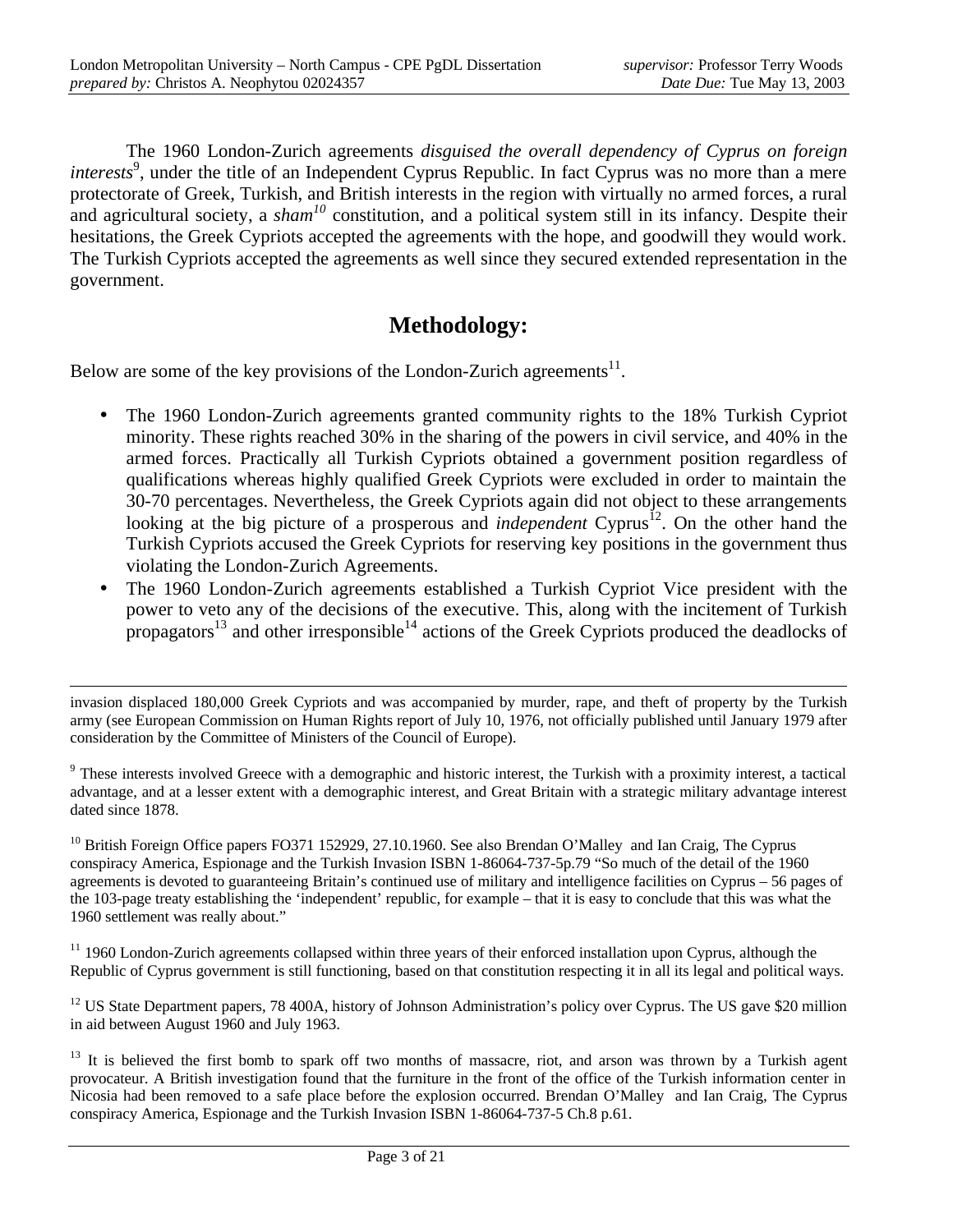-

1963. At that time the Turkish Cypriot leadership, with direct guidance from Ankara abandoned their positions in government and self-detained themselves in Turkish Cypriot enclaves. *(UN proposal – Constitution Article 25 – the veto powers)*

• The 1960 London-Zurich agreements established the *system of guarantors<sup>15</sup>*. Under that system the UK, Greece, and Turkey would be obliged to *guarantee* the 1) independence, 2) sovereignty, and 3) territorial integrity of the Republic of Cyprus. The purpose of the system of guarantors had two heads. The first head targeted into securing that Cyprus would not fall into the (then) Eastern Block of the Treaty of Warsaw. The way to guarantee that was to establish 3 guarantors that were all members of  $NATO^{16}$ . Second head targeted into satisfying the interests of the 'guarantors' Greece, Turkey, and Britain in the region. Greece had an interest in Cyprus because the vast majority of Cypriots (78-80%) are Greeks. Turkey wanted to maintain its tactical advantage over Cyprus because of its 50-mile proximity to the island. The pretext of protecting the Turkish-Cypriot community on the island, proved a perfect alibi for their 1974 invasion against Cyprus. Instead of guarantying the territorial integrity of Cyprus, Turkey now occupies 40% of Cyprus' territory. Finally, Great Britain had long reckoned<sup>17</sup> that the geostrategic position of Cyprus at the intersection of three continents, and its close proximity to the Middle East, constituted a vital military base for protecting the National Security of the United Kingdom, and therefore indispensable $^{18}$ .

<sup>16</sup> It is worth mentioning that at the time, the Soviets had taken a giant leap in the arms race, beating the Americans to the next stage of missile technology with the successful testing of an intercontinental ballistic missile (ICBM) system and a new type of hydrogen bomb. The soviets had managed to launch missile systems in Albania, Bulgaria, and threatened to do so in Syria thus encircling the NATO's Southern flank. Cyprus spy network was the only reply NATO had to offer in the region and therefore indispensable. Brendan O'Malley and Ian Craig, The Cyprus conspiracy America, Espionage and the Turkish Invasion ISBN 1-86064-737-5 Ch.8 p.60., .140-141

 $17$  British presence in Cyprus is dated back to 1878 when Cyprus was transferred to Britain from the Ottoman Empire.

<sup>&</sup>lt;sup>14</sup> The Greek Cypriots allegedly breached the agreements relating to the quotas. Brendan O'Malley and Ian Craig, The Cyprus conspiracy America, Espionage and the Turkish Invasion ISBN 1-86064-737-5 Ch.11 p.88. See also Oberling, The road to Bellapais, pp 71-76.

<sup>&</sup>lt;sup>15</sup> Many observers have long regarded the system of guarantors as totally anachronistic. It is a unique phenomenon that cannot be traced in any other constitution in the world. According to T.W. Adams and A.J. Cottrell, the U.S. goals for the newly independent Cyprus were: "First the Republic of Cyprus should develop political stability, …Third, the US should enjoy unrestricted use of its existing communications facilities on the island. Fourth, the British Sovereign Base Areas should remain inviolate and available to any Western Nation for any purpose. (Adams and Cottrell, Cyprus between East and West.) 56 out of the 103 pages that constitute the London-Zurich agreements are devoted solely in regulating the powers of the guarantors as well as the function of the two British sovereign military bases in Cyprus. Brendan O'Malley and Ian Craig, The Cyprus conspiracy America, Espionage and the Turkish Invasion ISBN 1-86064-737-5 Ch.11 p.79.

<sup>&</sup>lt;sup>18</sup> Observer 11.8.7; Aviation week and Space Technology, 5.8.7, 19.8.7; SIPRI Yearbook 1980, p.295. Ch.17 p.142 The Greek Cypriots favored the formation of the two British military bases on the island for many reasons. First, they added to the perceived feeling of security. Second they were a means to confine military from other operations by concentrating all British military forces within certain limits rather than being deployed throughout the island. Finally, Cyprus economy was and still is considerably benefited by the existence of the two British military bases on the island in the form of tourism, which is mainly British in its origin.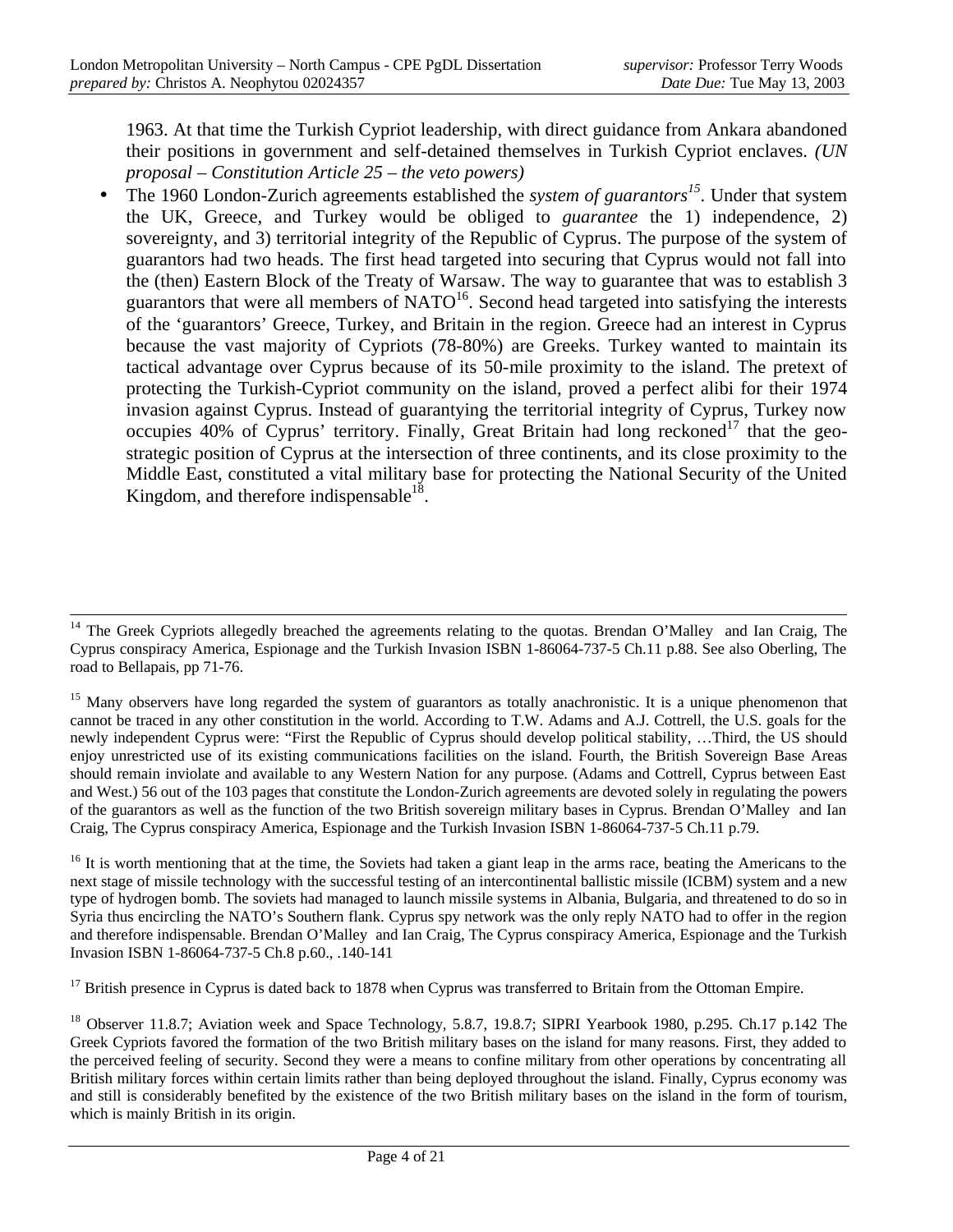# **Findings:**

There is a considerable similarity between the London-Zurich agreements and the new UN proposal because the new proposal is meant to be the continuation of the London-Zurich agreements. Both share very useful elements in strengthening the independence of Cyprus as a single state. These include a single citizenship, and a single flag, which guarantee a single international representation. However, they both share certain deficiencies, which still need attention before they are incorporated into a new constitution as part of a settlement of the Cyprus problem. This was expressed unanimously by the UN Security Council Resolution 1475, on April 14, 2003, calling for further negotiations on the basis of the UN proposals.

# **Analysis:**

Particular Circumstances and developments in the International Political Arena under which the new proposal was submitted:

- The proposal was submitted in November of 2002 just a month before the landmark date of December 12, 2002 in Copenhagen, which marked the signing of the accession protocol of the 10 new countries that are to fully *de jure* join the EU in May 1 2004, and just 4 months before the presidential elections in Cyprus. The 'tail' attached to the accession of Cyprus in the Treaty of Nice, rectified after the second Irish referendum in the fall of 2002, stated that '*the European Union in its final decision will take into account all relevant considerations regarding the state of affairs of the progress for the solution of the Cyprus problem*'. Some countries such as Holland suggested that Cyprus could only join the EU only after the Cyprus problem was solved. This worked to complicate the accession process of Cyprus<sup>19</sup>. (Article 4)
- After the Greek side<sup>20</sup> accepted it and the Turkish side rejected<sup>21</sup> it, and after the December 12 2002 deadline could not be met, the proposal was resubmitted twice with minor modifications on a 'take-it-or-leave-it' basis that involved heavy side scene negotiations. These involved numerous visits of British diplomat responsible for Cyprus, Special Coordinator and negotiator, Sir David Honey, and the American Special attaché for Cyprus Mr. Thomas Weston. The Turkish side rejected<sup>22</sup> the proposals of Sir David Honey and Mr. Thomas Weston.
- The United Nations persisted even more and pressed for a solution before the April 16 2003 European Summit in Athens where the 10 candidate countries including Cyprus would be

<sup>-</sup><sup>19</sup> On one hand the government of Cyprus had fulfilled all economic and political criteria of the treaty of Maastricht, and on the other hand felt tremendous pressure in order to make political concessions regarding the Cyprus problem.

 $20$  Greek side means both the Greek government as well as the Cyprus government.

<sup>&</sup>lt;sup>21</sup> The Turkish government first accepted the proposal as a basis for negotiations but then changed its stance after the military establishment in Ankara made it clear that the plan did not serve the interests of Turkey in the region. Turkey also further demanded a prior recognition of the pseudo-state established in the occupied areas of Cyprus before they enter in further negotiations.

 $^{22}$  The Turkish side and more specifically Mr. Rauf Denktash accused the British diplomat Mr. David Honey, American diplomat Mr. Thomas Weston, and the special counselor of the UN for Cyprus Peruvian diplomat Mr. Alvaro De Sotto of being pro-Greek and of drafting the UN proposals alongside the Greek-Cypriots. These false allegations were reflected on the Report of the UN Secretary General of 1 April 2003 discussed further below.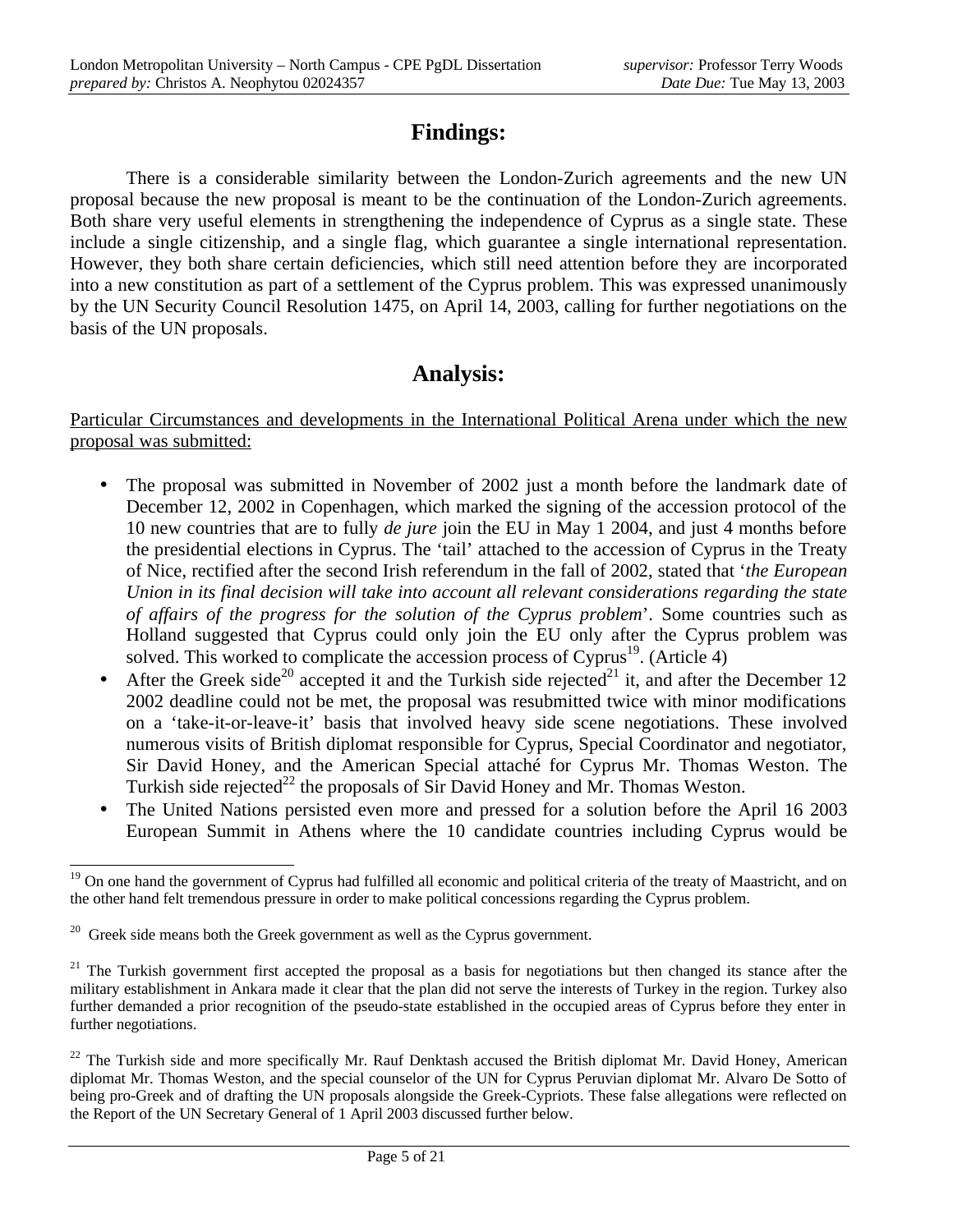formally accepted into the EU. It is characteristic that while the war on Iraq was eminent, the UN Secretary General Mr. Annan instead of any other region he chose to visit Cyprus twice.

• It was of extreme importance for Turkey that Cyprus did not enter the EU as Republic of Cyprus, but as a work-in-progress-for-a-solution Cyprus<sup>23</sup>. The fact that Cyprus<sup>7</sup> current constitution<sup>24</sup> will get stronger<sup>25</sup> as a member of the EU, and that the UN<sup>26</sup> Annan proposal would undermine its constitutional strength, was a fact totally underestimated and ignored by Turkey<sup>27</sup> until is was too late.

The report of the Secretary-General of 1 April 2003 (S/2003/398) on his mission of good offices in Cyprus stated that the Turkish Cypriot leader Rauf Denktash was totally unproductive and even counter productive in the negotiations, totally failing to comprehend the importance of International<sup>28</sup> Law.

After the collapse of the talks in Hague, the US House of Representatives has adopted a unanimous resolution in which it affirms the will of the US Senate to support the U.N. Secretary General in his efforts towards a just and viable solution of the Cyprus problem. At the same time it asks the US government to activate once more towards that direction, whereas it attributes the responsibility for the collapse of the Secretary General's initiative to the Turkish-Cypriot leader Mr. Rauf Denktash for rejecting the plan as a basis for further negotiations as he (in effect) has denied the right from the Turkish Cypriots the chance to determine their own future. The resolution, which was introduced by Greek American Senator Michael Birilakis of Florida, was adopted with 422 votes for and none against.

The views of the Secretary-General as well the resolution of the US House of Representatives<sup>29</sup> was also adopted, and incorporated in the United Nations 1475 Resolution of April 14 2003<sup>30</sup>.

 $^{28}$  United Nations and Security Council's Resolutions as well as proposals made by various UN, and EU diplomats.

<sup>29</sup> US House of Representatives: http://www.house.gov/

-

 $^{23}$  It is reminded that even though Cyprus has been accepted into the European Union following the signing of the Athens Summit agreement in April 16, 2002, Turkey, who is an EU candidate country refuses to recognize Cyprus as a state. For this reason Turkey was the only of the candidate countries that did not send any senior diplomat to attend at the signing, receiving very bad remarks from the president of the Commission Italian Diplomat Romano Prodi.

 $24$  The current constitution in Cyprus is one of a unitary state with presidential democracy.

 $25$  The current constitution of Cyprus will be embedded in the norms and mechanisms of the EU. Any future amendment to incorporate the final solution of the Cyprus problem would most probably require full compliance with European norms and *acquis communautaire.*

<sup>&</sup>lt;sup>26</sup> The proposed constitution for Cyprus is one for a federal state with confederation elements, since various articles are open for such interpretation.

 $27$  It would be at least strange, and even suspicious why all these forced and hasty negotiation moves begun in the particular time of early (mid March) 2002, if the Turkish side did not give the answer so blandly and directly. After the final collapse of the talks in February 28 2003 in Hague *(UN proposal – Article 1(1) Foundation Agreement)*, the Turkish side publicly admitted that their only concern and final objective was only to stop the accession process of Cyprus into the EU.

<sup>&</sup>lt;sup>30</sup> UN Security Council Resolution 1475 of April 14, 2003. Adopted Unanimously: "...3. Regrets that, as described in the Secretary-General's report, *due to the negative approach of the Turkish Cypriot leader*, culminating in the position taken at the 10-11 March 2003 meeting in The Hague, it was not possible to reach agreement to put the plan to simultaneous referenda as suggested by the Secretary-General, and thus that the Turkish Cypriots and the Greek Cypriots have been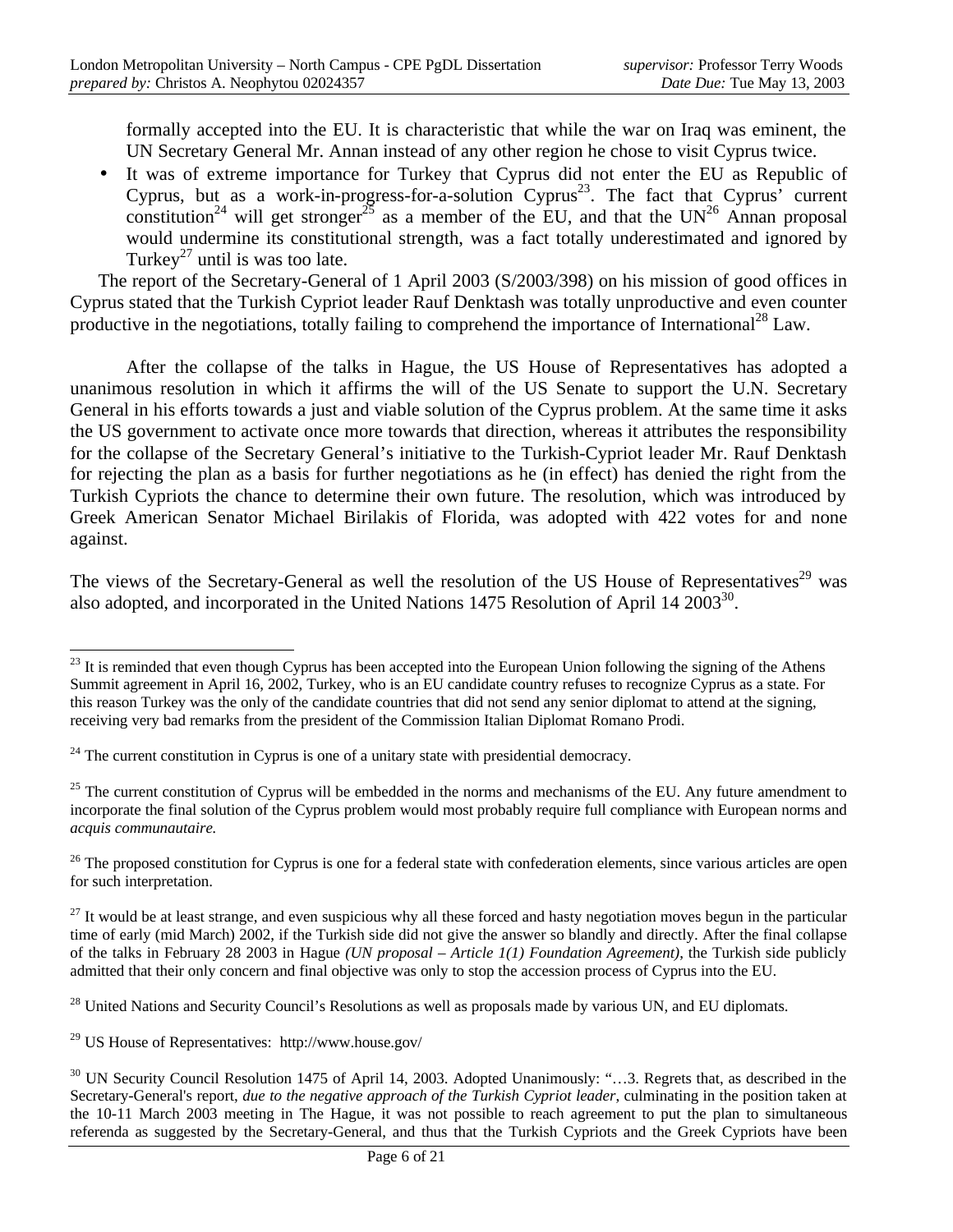The German Commissioner responsible for the EU Enlargement Mr. Gunter Verheugen very clearly stated that unless "Turkey solves the problem in Cyprus, its own candidacy will fail<sup>31</sup>". Moreover Mr. Verheugen<sup>32</sup> made it absolutely clear that existing decisions of the European Court of Human Rights regarding Cyprus will be incorporated in the compulsory entry requirements compliance list of Turkey alongside the requirements for reforms in the Turkish legal system and improvements in the Human Rights sector. These are to be reviewed by the Commission for compliance before they give Turkey a date for the beginning of entry talks. Finally, Mr. Verheugen stated that after Cyprus is a full member of the EU in May 2004, the EU Legal as well as Political Bodies would consider the 40,000-strong Turkish Occupation Army in occupied Cyprus as occupying European Territory<sup>33</sup>.

### **Legal Findings – Detailed Legal Analysis:**

Main Body - Legal Analysis:

After the broad introduction of rather political in context, nevertheless necessary for the general understanding of the subject matter, a more detailed legal analysis will take place below.

International Law relevance of key United Nations (U.N.) resolutions related to the Cyprus problem.

- U.N. Security Council resolution 186, March 4, 1964: *(inter alia)* Calls for the protection of the independence, sovereignty and territorial integrity of the Republic of Cyprus<sup>34</sup>;
- U.N. General Assembly resolution 3212 of November 12, 1974, adopted by the U.N. Security Council resolution 365 of December 13, 1974: *(inter alia)* Reaffirms previous Resolutions including Res. 186 March 4, 1964 and Calls for the immediate withdrawal of all foreign armies from Cyprus soil $^{35}$ ;
- U.N. Security Council resolution 367, March 12, 1975<sup>36</sup>: *(inter alia)* Reaffirms previous resolutions and calls for the immediate withdrawal of ALL foreign armies from the soil of the Republic of Cyprus, and for the Respect of the Independence and Sovereignty of Cyprus; and

denied the opportunity to decide for themselves on a plan that would have permitted the reunification of Cyprus and as a consequence it will not be possible to achieve a comprehensive settlement before 16 April 2003;…"

<sup>31</sup> Political observers noted that Turkey now faces the dilemma of either making considerable concessions in Cyprus, or otherwise jeopardize its own candidacy to the EU.

<sup>32</sup> Romano Prodi, the president of the European Commission shares the same ideas with Mr. Verheugen.

 $33$  Judging from his very important position in the European Commission, the words of Mr. Verheugen seem to indicate that the Rule of International and European Law is finally catching up with Turkey and add pressure on its authorities to solve the Cyprus problem democratically.

<sup>34</sup> Although the proposal intents for a federal solution, it allows in certain occurrences for a wider interpretation ranging from federation to a very lose confederation. http://www.un.int/cyprus/scr186.htm

 $35$  The proposal allows a Greek and a Turkish regiment in Cyprus, whereas at the same time provides for the complete dismantle of the Cyprus National Guard. http://www.hri.org/Cyprus/Cyprus\_Problem/UNdocs/gad3212.html

<sup>36</sup> http://www.un.int/cyprus/scr367.htm

-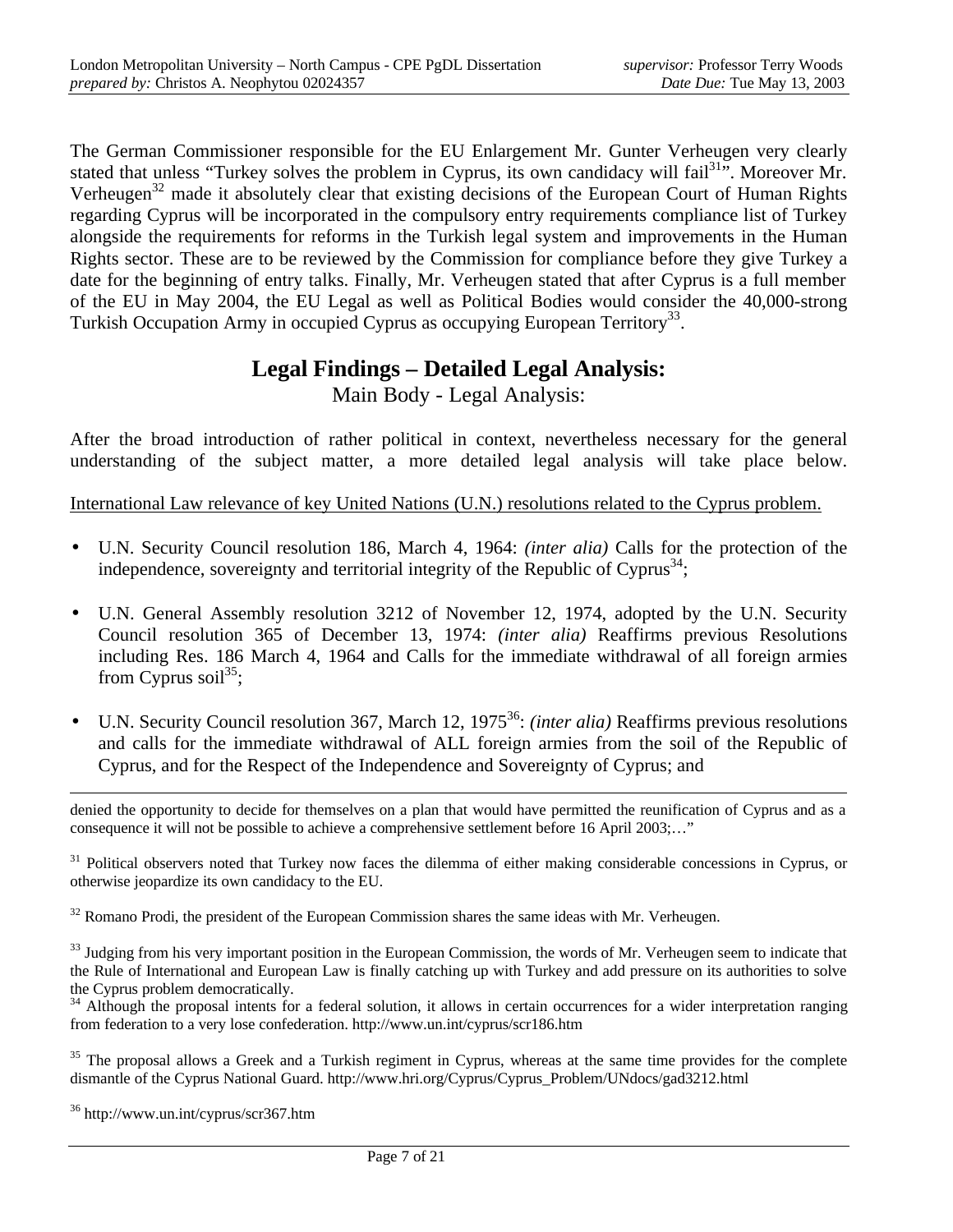- U.N. Security Council resolution 541, November 18, 1983: *(inter alia)* Reaffirms previous resolutions and regrets for the developments on the island i.e. the creation of a pseudo-state in the occupied areas of Cyprus recognized only by Turkey (the occupying country). It declares that act as non-valid and with no legal content. All acts committed in the occupied areas of Cyprus are treated, as internal affairs of Turkey, and for all violations of International Law, Turkey shall be liable $^{37}$ .
- U.N. Security Council resolution 1475, April 14, 2003: *(inter alia)* "3. Regrets that, as described in the Secretary-General's report, due to the negative approach of the Turkish Cypriot leader, culminating in the position taken at the 10-11 March 2003 meeting in The Hague, it was not possible to reach agreement to put the plan to simultaneous referenda as suggested by the Secretary-General, and thus that the Turkish Cypriots and the Greek Cypriots have been denied the opportunity to decide for themselves on a plan that would have permitted the reunification of Cyprus and as a consequence it will not be possible to achieve a comprehensive settlement before 16 April 2003; 4. Gives its full support to the Secretary-General's carefully balanced plan of 26 February 2003 as a unique basis for further negotiations, and calls on all concerned to negotiate within the framework of the Secretary-General's Good Offices, using the plan to reach a comprehensive settlement as set forth in paragraphs 144-151 of the Secretary-General's report; 5. Stresses its full support for the Secretary-General's mission of Good Offices as entrusted to him in resolution 1250 (1999) and asks the Secretary-General to continue to make available his Good Offices for Cyprus as outlined in his report; 6. Decides to remain actively seized of the matter."

In a report released to the Security Council<sup>38</sup>, the Secretary-General said that Mr. Denktash<sup>39</sup> "bears" prime responsibility" for the failure of this latest intensive effort to resolve the long-standing conflict on the island. "*Except for a very few instances, Mr. Denktash by and large declined to engage in negotiation on the basis of give and take*," Mr Annan wrote. "*This greatly complicated my efforts to accommodate not only the legitimate concerns of principle but also the concrete and practical interests of the Turkish Cypriots*."

In the report, the Secretary-General noted that his plan to enable a united Cyprus to join the EU remained on the table, but said that he would not undertake any new initiatives to reach a deal until he saw that the political will necessary for a successful outcome existed.

<sup>37</sup> http://www.un.int/cyprus/scr541.htm According to the Turkish (unilateral) interpretation the proposal in effect gives a valid legal standing to the Turkish pseudo-state, and in an oxymoron way violating the International Law. The report of the Secretary-General of 1 April 2003 (S/2003/398) on his mission of good offices in Cyprus this is not the case.

<sup>&</sup>lt;sup>38</sup> The report of the Secretary-General of 1 April 2003 (S/2003/398) on his mission of good offices in Cyprus.

<sup>&</sup>lt;sup>39</sup> First it indirectly recognizes and legitimizes the present status quo in Cyprus, that is, the military occupation of 37% of Cyprus territory by the Turkish army. Turkey has already been condemned for these actions by the UN General Assembly itself with resolution 3212 of November 12, 1974. Second, it indirectly recognizes and legitimizes the illegal pseudo-state established in the occupied areas of Cyprus by Turkey *(Constitution Article 12(1), (2))* that again was condemned with U.N. Security Council resolution 541, November 18, 1983. Third, it legitimizes the illegal settlers brought in the occupied areas of Cyprus by Turkey in order to destroy the demographic composition of the occupied areas *(Constitution Article 2(1)(c))*.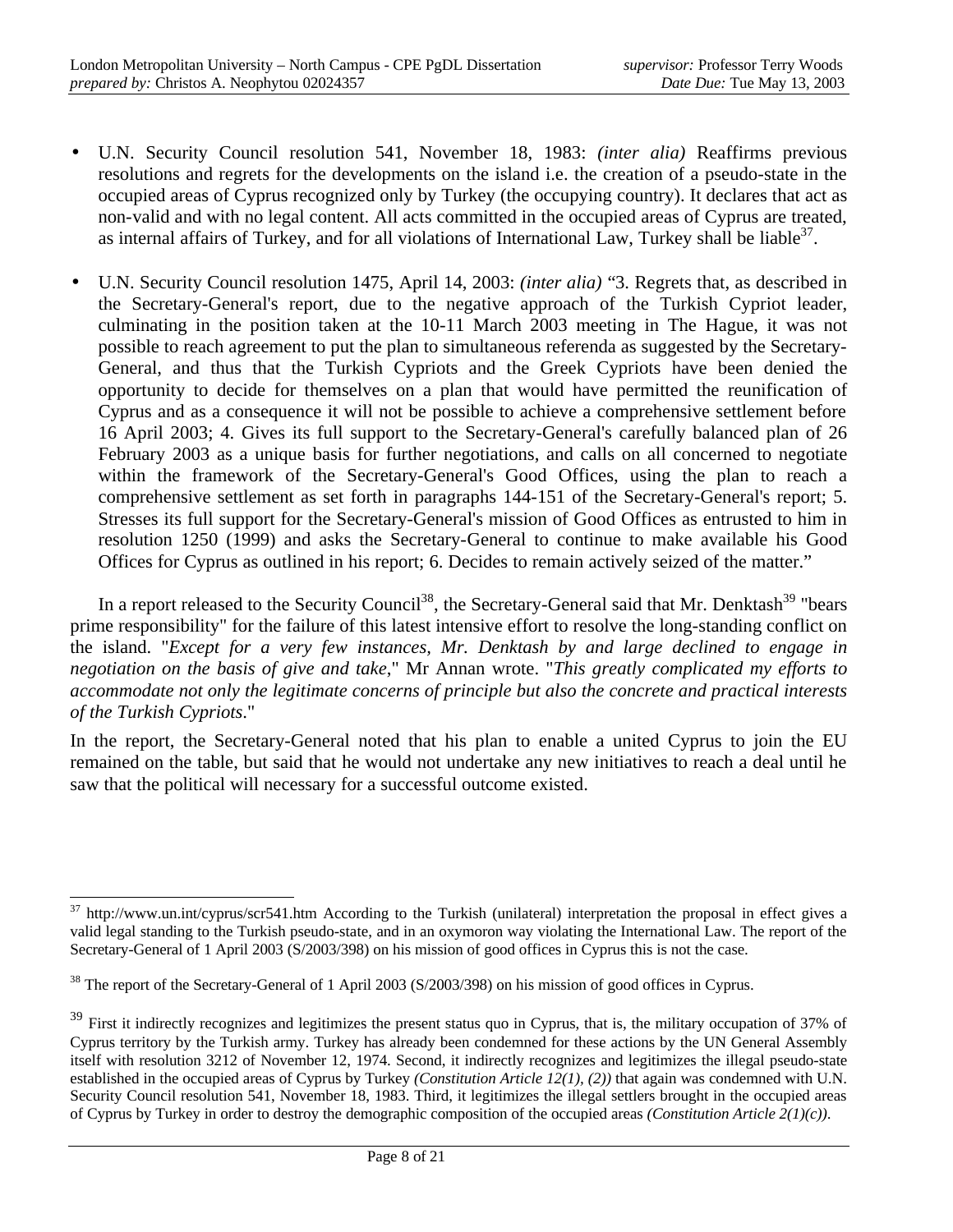# **Legal Analysis and Critical Reflection:**

European Law relevance of key Treaty Articles, ECHR judgments, and European Commission decisions directly or indirectly related to the Cyprus problem.

It is useful to introduce this subject by noting that all EU member states are obliged to exercise the European Union's (EU) democratic norms and *acquis communautaire*, as expressed through the Treaties.

Treaty of Amsterdam (ToA) Article 43 states:

' Member states which intent to establish closer cooperation between themselves may make use of the institutions, procedures and mechanisms laid down by this treaty and by the Treaty establishing the European Community provided that the proposed cooperation: ….

(c) respects the acquis communautaire and the measures adopted under the other provisions of the said Treaties; …'

Based on these fundamental Articles Cyprus assumes the responsibility to comply with certain rules such as Free Movement of People/Labor throughout the European Union<sup>40</sup>; freedom of Establishment<sup>41</sup>, free Movement of Services<sup>42</sup> as well as the right to Own and Enjoy Real Property<sup>43</sup>. These fundamental breaches could spark a chained reaction of breaches of many more EEC Treaty Articles and the cost of reparations would burden the Cyprus state.

By implementing the UN proposal, Article 43 mentioned above, Article 10 regarding the obligation of co-operation, and Article  $169$  of the EEC Treaty regarding the failure to fulfill existing obligations<sup>44</sup> would most probably be affected either directly violated, or otherwise be compromised<sup>45</sup>.

The UN Annan proposal introduces the idea of temporary, as well as permanent divergence<sup>46</sup> from all these fundamental European acquis communautaire<sup>47</sup>. Under this approach certain rights would be

<sup>41</sup> Treaty of Amsterdam Article 43

<sup>42</sup> Treaty of Amsterdam Article 49

 $43$  (Article 1 of Protocol 1 of the Convention 14)

<sup>44</sup> In this case is the existing obligations of Cyprus involve the process of bringing its laws (including its constitutional laws) in line and full compliance with the European acquis communautaire.

 $45$  The Commission retains the right to unilaterally investigate the activities of any member state and issue special regulations, or directives to that state in order for the necessary measures to be taken to bring laws in line with the European acquis communautaire.

<sup>46</sup> Some of the divergences include restrictions in free movement of Greek Cypriots to the entire territory of Cyprus, restrictions in owing property, and restrictions in the participation in public life (i.e. voting). These issues will be discussed in much detail.

 $47$  Whereas a German or Portuguese citizen could travel and live in the Turkish Cypriot state, a Greek Cypriot European citizen would not be able to do the same in his own country. According to the plan Greek Cypriots are only allowed to visit the "Turkish Cypriot state" in percentages with maximum quota, and if they want to stay there overnight they will have to

<sup>-</sup> $40$  Treaty of Amsterdam Article 39 in conjunction to Directive 68/360 and Regulation 1612/68 Article 7(2)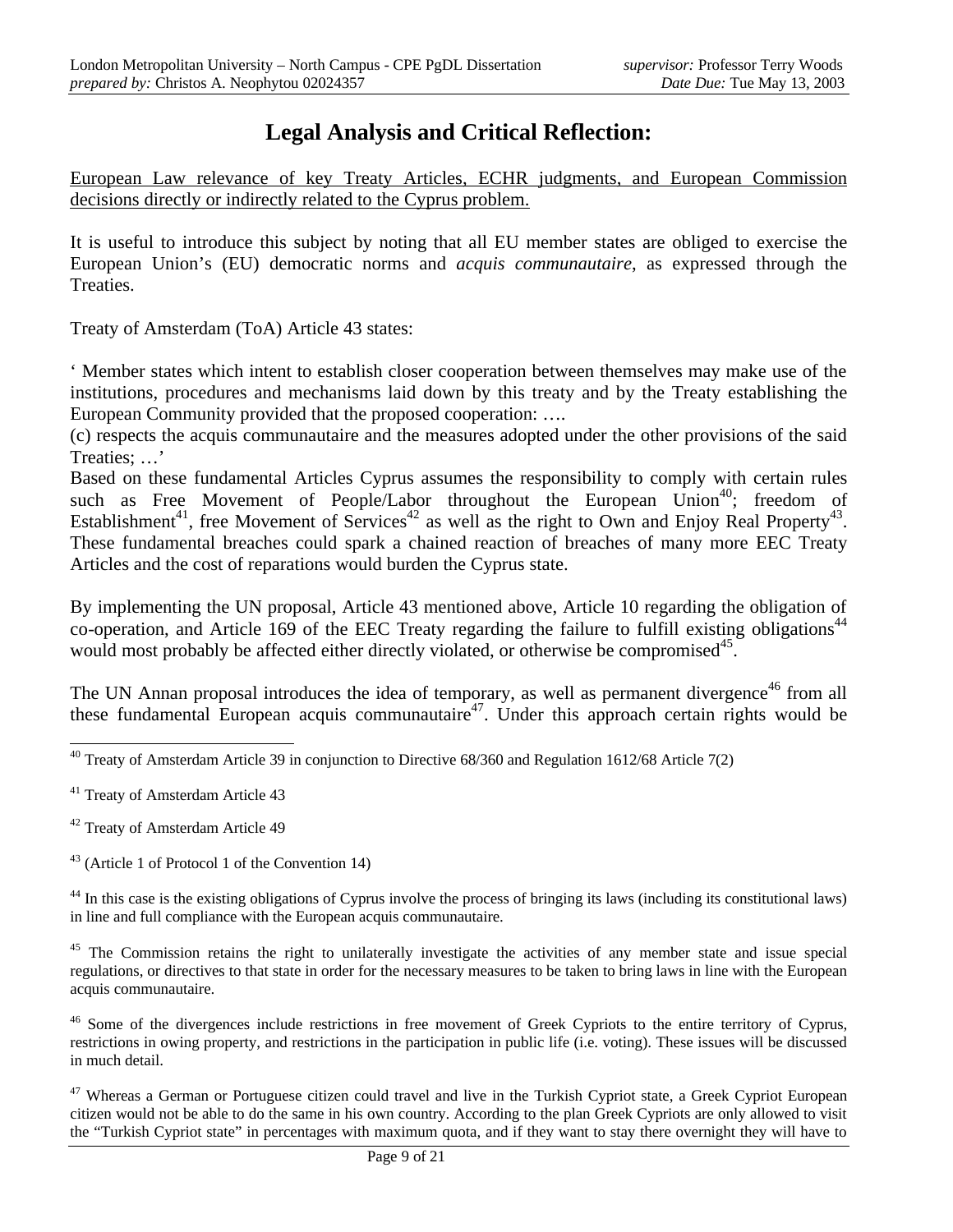restored gradually over a period of time<sup>48</sup> in order for the transition to be smooth and workable. Others would not be restored based on the current provisions.

Perhaps the most characteristic of all comments regarding the level of respect for democratic norms and workability of the UN proposal in the light of EU and International Law were the comments of the Peruvian diplomat commissioned by the UN to lead the negotiations between Greek and Turkish Cypriots Mr. Alvaro De Soto. Mr. De Soto stated that

> " … after the accession of Cyprus into the EU, the UN Annan plan is "dead" since it violates the European acquis communautaire." He continued saying that all UN efforts were directed and concentrated towards incorporating the UN proposal into the accession agreement of Cyprus before Cyprus joins the EU.

The UN Annan plan, although balanced, it needs further negotiation in order to incorporate the provisions required by the EU acquis communautaire, since on April 16 2003 Cyprus was formally accepted into the EU at the Athens European summit of the now 25 European States.

A more detailed study on UN proposal provisions related to the Legislative, Executive, and Judicial Powers is given below:

#### **1. The Legislature (Parliament/ Senate):** *(Constitution Article 22)*

The proposal creates a bicameral legislature referred to as Parliament, which consists of a Senate and a Chamber of Deputies. The Senate shall be composed of 48 members with 24 members from each component state. The Chamber of Deputies shall also be composed of 48 members elected on a proportional basis. However, each component state is guaranteed to have a minimum of onefourth of the seats of the Chamber of Deputies $4^9$ .

Laws are enacted by majority vote of each house of Parliament as long as at least one-fourth of the senators from each component state comprise the majority vote in the Senate, thus creating a veto power for the 18% Turkish Cypriot minority. The following key matters require a vote of  $2/5^{50}$  of the senators from each component state<sup>51</sup>:

> A. Ratification of international agreements on matters within the competence of the component states,

-

<sup>51</sup> UN proposal - *Constitution Article 23*

obtain a special permission by the Turkish Cypriot authorities, that would have the broad discretion not to allow them to stay. This provision includes Greek Cypriot refugees that were forcibly expatriated during the Turkish invasion against Cyprus in 1974.

<sup>&</sup>lt;sup>48</sup> Inclinations could start from 3 years and span for up to 20 years.

<sup>49</sup> UN proposal - *Constitution Article. 20*

 $50$  The parliamentary system essentially creates a minority veto in the context of a shared (federal) state.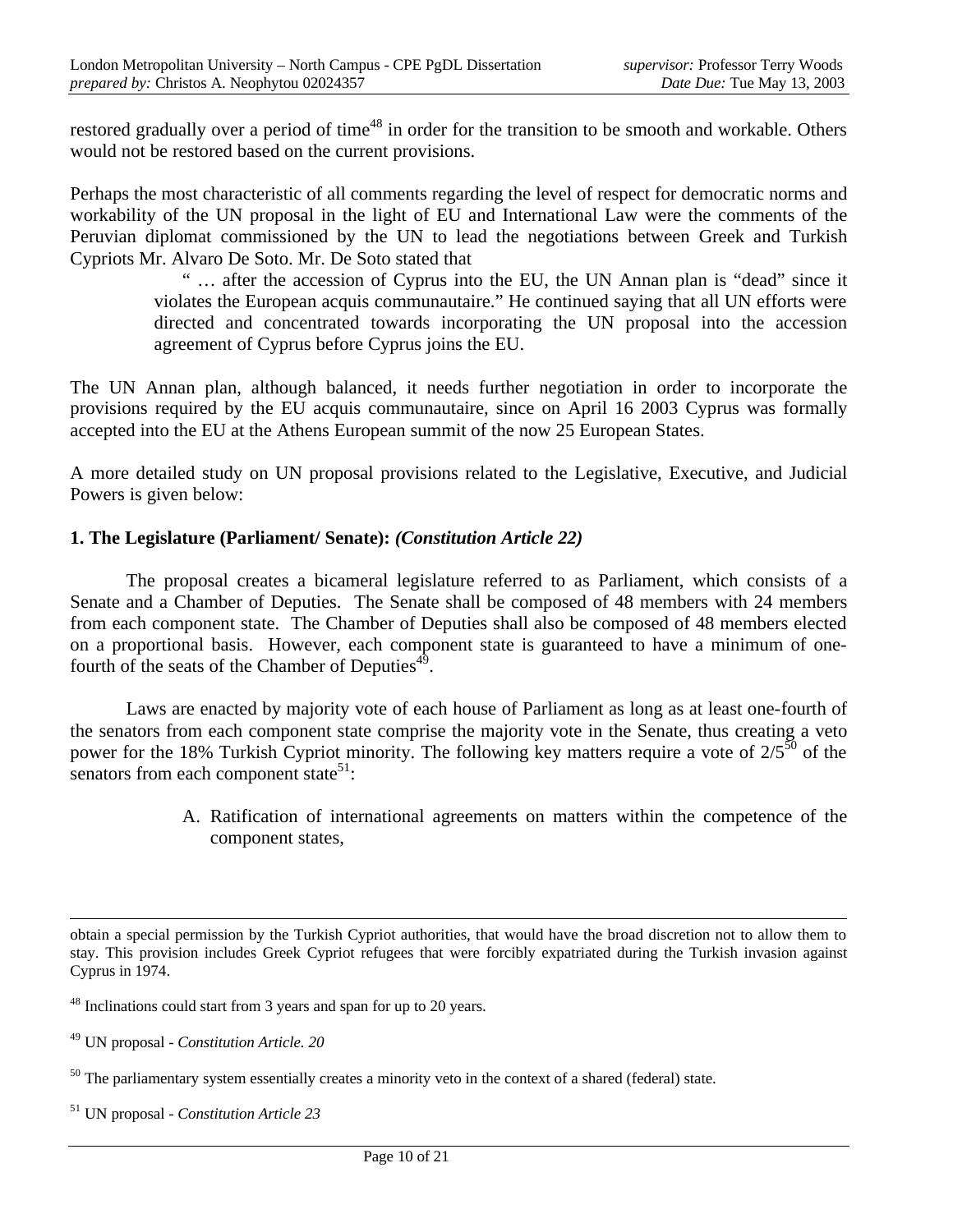- B. Ratification of treaties, adoption of laws concerning airspace, continental shelf and territorial waters of Cyprus,
- C. Adoption of laws concerning citizenship, immigration, and taxation,
- D. Approval of the budget of the common state,
- E. Election of the Presidential Council.

The classic comparison to this proposal could be the Swiss model in which 3 cantons<sup>52</sup> comprise the state, or even the Swedish model, although the situation in Cyprus has its own peculiarities<sup>53</sup>.

Regardless of the composition of the Parliament, each component state in effect has 1 vote on fundamental (federal) laws<sup>54</sup>. No fundamental (federal) laws can be enacted unless both of the component states consent to any such law and that federal laws are not superior to state laws<sup>55</sup>. This means that although the Turkish Cypriot component state will comprise 18% of the population of Cyprus, it will have a weighed vote equal to the vote of the Greek Cypriot component state, which will comprise 80% of the population. In other words the 9%<sup>56</sup> of the Turkish Cypriot population will be able to take the future of the entire  $91\%^{57}$  of the population in their hands<sup>58</sup>.

One could argue that in the US each state is represented by 2 senators in the senate regardless of the population of their state. The distinction is that whereas USA consists of 50 states, in Cyprus, following the UN proposal for Cyprus, there will be only 2 states that are ethnically defined. The more the states (US system) the more democratic the process is. It is much more democratic to have a vote of 25 states against 25 states for a particular Act, instead of having a draw 1-1 and the minority veto coming from the state with 18% of the population being able to paralyze the whole system with only 9+% of the votes.

Moreover, the US system has much more control mechanisms and the Veto is only allowed to democratically elected bodies that acquired office through the electoral majority, like the President.

<sup>-</sup><sup>52</sup> Italian, French, and German.

 $53$  In Cyprus there has been prior violence, ethnic segregation, and forced ethnic cleansing, whereas neither in Sweden nor Switzerland any acts of violence ever took place. The relative isolation of each group was a natural historic development mutually accepted by all parties and with no intervention by any foreign centers of decision making.

<sup>54</sup> UN proposal - *Constitution Article 2(2)*

<sup>55</sup> UN proposal - *Constitution Article 2(3)* <sup>56</sup> 9% plus one.

 $57$  91% minus one.

<sup>&</sup>lt;sup>58</sup> This arrangement could be a recipe for stalemate especially in view of the failed London-Zurich agreements that followed similar philosophy and failed in a very short period of time as a result of their inability to get redirect and defuse possible disagreements.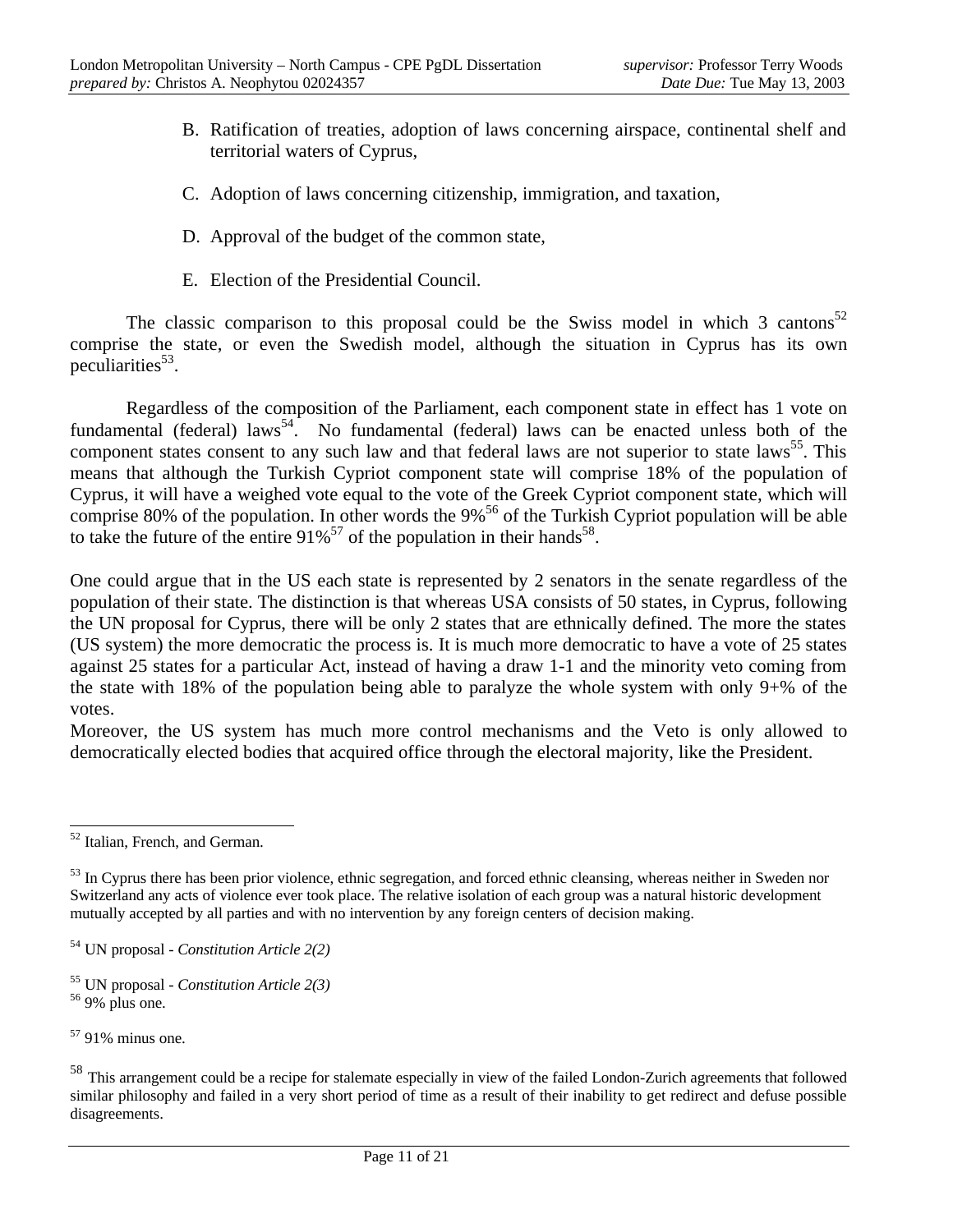Another arguable distinction of the UN proposal for Cyprus with the US model is that US states are not ethnically, racially, nor religiously defined<sup>59</sup>. That is clearly not the case, where political parties rather than religious and ethnic minority groups play the predominant role in the political life. In this way an equal opportunity is given to virtually everybody<sup>60</sup> living in each state to get involved in politics<sup>61</sup>. According to the UN plan, no political rights will be given to the repatriated Greek and Turkish Cypriot refugees that according to the plan can return back to their homes in the respective states<sup>62</sup>. This scheme creates a 'minority within a minority'<sup>63</sup> and there an apparent need for further analysis in order for the necessary corrective measures<sup> $64$ </sup> to take place.

According to the UN proposal citizenship is given purely and solely based on religious grounds. If you are Christian, then automatically you are "baptized" as Greek and become a resident of the Greek Cypriot state, whereas if you are Muslim you become resident to the respective Turkish state. This is fundamental breach of European Convention on freedom of expression and discrimination against people who choose to follow different religious groups like Protestants, Catholics, Jews etc including atheists.

Subsequently Article 95(1)-(10) of the EEC Treaty regarding the facilitation of harmonization measures would in effect be affected<sup>65</sup>.

#### **2. The Executive (Government):** *(Constitution Article 22)*

The minority veto that is embodied in the Parliamentary voting procedure<sup>66</sup> is also present in the Presidential Council<sup>67</sup>, which exercises the Executive<sup>68</sup> power of the state<sup>69</sup>. The Presidential

 $61$  When referring to "politics" is meant the mere right to elect (vote), or be elected (run for any office).

 $62$  They will not be allowed to elect or be elected in any body, in other words be excluded from all public life. Moreover they will not be allowed to apply for employment to any public body/position.

 $64$  I.e. harmonization with the European acquis communautaire.

<sup>66</sup> Legislative.

-

 $67$  Executive.

<sup>68</sup> Federal.

<sup>69</sup> *Constitution, Art. 24.*

<sup>&</sup>lt;sup>59</sup> The (graphical) equivalent with the United States would be for instance that the 2 Senators of New York must be Jews, the 2 Senators of California must be Mexicans, the 2 Senators of New England must be White English, the 2 senators of New Jersey must be black, and the 2 Senators of Illinois must be Greeks.

 $60$  An arguable exception to this might have been the presidential elections in Florida in 2001. Nevertheless, that exception proves the rule.

<sup>&</sup>lt;sup>63</sup> This proposed article could be in violation of the European Convention of Human Rights and Fundamental Freedoms relating to racial and religious discrimination. *Constitution Article 4* regarding Fundamental Rights and Liberties contradicts itself and also violates the European Convention of Human Rights and Fundamental Freedoms in numerous ways.

<sup>65</sup> Article 3, Art. 141, and Art 137 of the EEC Treaty regarding sex discrimination would also be affected.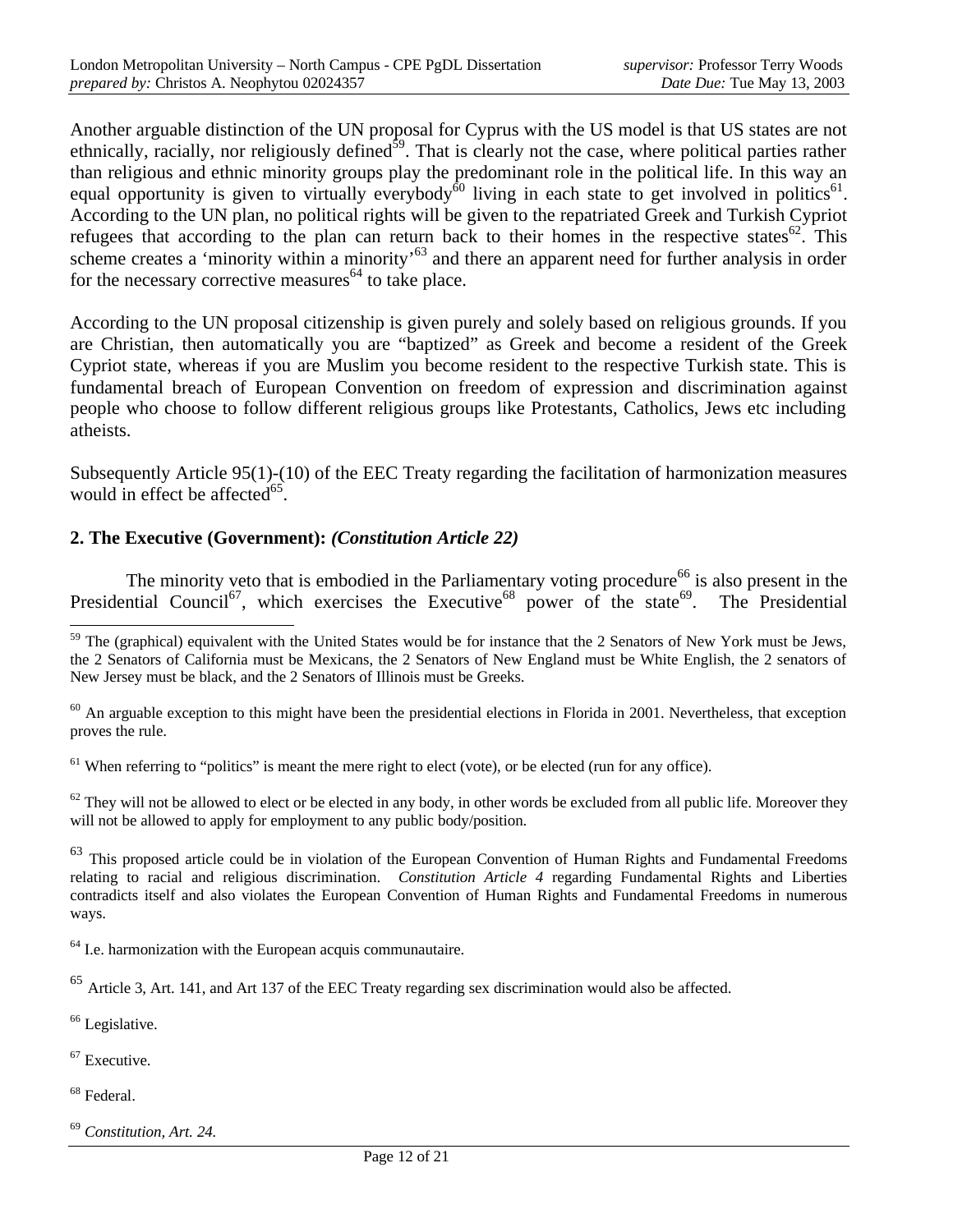(Executive) Council is composed of either 6 members<sup>70</sup> or 9 members<sup>71</sup> who are elected by the Parliament and with the super majority vote of the Senate. The Presidential Council shall effectively make decisions by majority vote however each such a majority must comprise at least one Council member from each component state<sup>72</sup>, and at least 2 votes in the second proposal<sup>73</sup>. In other words the Turkish Cypriot votes will have more than double the weight of Greek Cypriot votes. Based on this, a decision of the executive will still not pass even if it is voted by 7 to  $2^{74}$ . Moreover, it is proposed that the presidency of this scheme will revolve every 10 months to cover a period of 5 years until the next elections. It is more than obvious that ministerial responsibility and accountability (as we know it) is scrapped. The most likely result of this arrangement is at the very best forced compromise of all parties and at the very worse political paralysis in the exercise of the executive power.

To add more to the complexity and the confusion, there has been no provision for any future changes, i.e. increase on the number of ministries to cover up-to-date needs. Finally, no provision regarding the Cyprus obligations towards the European Union was taken under consideration. As an eminent member state, Cyprus has to fulfill positions in European bodies by sending representatives, i.e. council of ministers, etc. The number of 6 or even 9 ministers is insufficient to cover up these needs, where other European Countries have more than 30 ministries i.e. the UK, and whereas Cyprus at present has 11 ministries<sup>75</sup> and deputy-ministries with apparent need to expand their number to cover new needs, since most of them are covering 2 or even 3 fields.

The proposal strengthens the minority vetoes of the ill-advised<sup>76</sup> 1959-1960 agreements, which vetoes led to the breakdown of the Cyprus constitution. Institutionalizing the minority veto in Cyprus will open the door for similar demands in other places where one ethnic group is outnumbered by another, e.g. Kurds in Turkey, Arabs in Israel, Hungarians in Romania, Turks in Bulgaria, Albanians in the Former Yugoslav Republic of Macedonia, Serbs in Kosovo, Greeks in Albania, and minorities in Africa, Asia, and North and South America. It will also put the U.S. and the E.U. in the unseemly position of justifying its support of a minority veto in some places while reviling it in others. Rather than supporting undemocratic norms, the U.S. and E.U. should promote with consistency and vigor the democratic policy espoused for Cyprus by Vice President George H.W. Bush on July 6, 1988<sup>77</sup>.

<sup>70</sup> 4 Greek Cypriots and 2 Turkish Cypriots

- $71$  (6 Greek Cypriots and 3 Turkish Cypriots)
- $72$  (6 members 4 G/C, 2 T/C)

l

 $73$  (9 members 6 G/C, 3 T/C)

 $77$  "We seek for Cyprus a constitutional democracy based on majority rule, the rule of law, and the protection of minority rights having as their starting point the United Nations resolutions."

 $^{74}$  6 G/C + 1 T/C, as opposed to the 2 T/C dissenting votes

<sup>&</sup>lt;sup>75</sup> 1) Interior, 2) Defence, 3) Labour & Social Security, 4) Economy, 5) Foreign Affairs, 6) Commerce, Industry, and Tourism, 7) Education and Culture, 8) Transport and Infrastructure, 9) Agriculture and Natural Resources, 10) Health, 11) President's Office and Returning migrant Cypriots (Deputy ministry).

<sup>76</sup> (See Bureau of Intelligence and Research Publication no. 8047 "Analysis of Cyprus Agreements," July 1959). Also see: Brendan O' Malley and Ian Craig, The Cyprus conspiracy, America, Espionage and the Turkish Invasion ISBN: 1- 86064-737-5 I.B. Tauris chapter 10 p.p.77- A sham independence.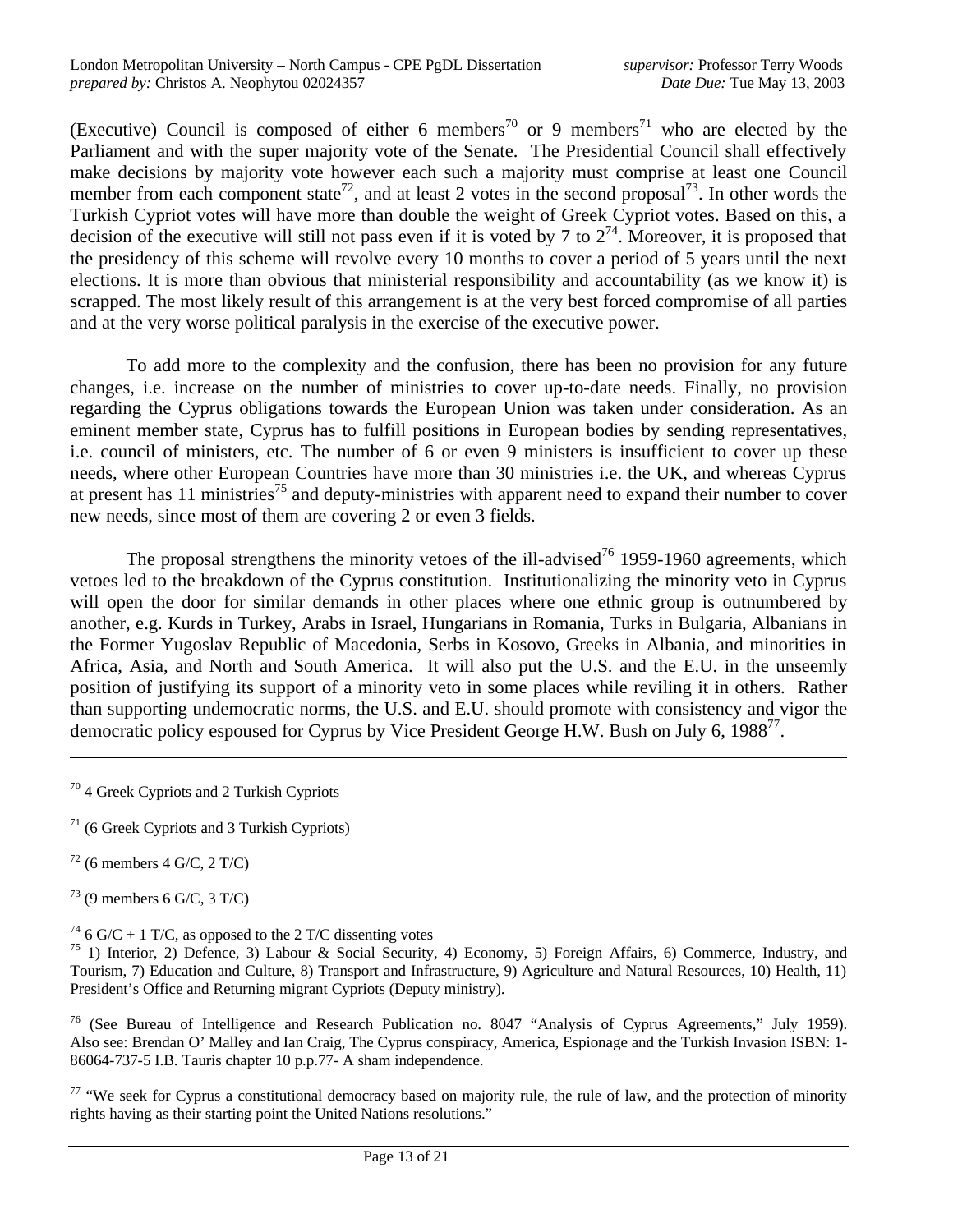#### **3. The Judicial (Supreme Court):** *(Constitution Article 34)*

It is useful to recall that the State Department's Bureau of Intelligence and Research issued an analysis of the 1959 London-Zurich agreements, calling them dysfunctional. It predicted problem areas that were manifested in  $1963^{78}$ . The minority veto, which the new proposal would institutionalize, was a key reason for the failure of the complicated 1959-1960 agreement<sup>79</sup>.

Specifically, the proposal does not indicate with clarity<sup>80</sup>, which law is the supreme law<sup>81</sup> thus planting the seeds for a con-federal interpretation of the constitution.

In a disagreement on any legal point and dispute between Legislature<sup>82</sup>, and Executive<sup>83</sup> bodies the Supreme Court will make the final decisions. The Court will be comprised of 3 Greek Cypriots, 3 Turkish Cypriots and 3 Foreign Judges<sup>84</sup>. All of the judges will be appointed, not elected. This creates vary many problems of workability.

First, in a case of an ethnic or otherwise clash or disagreement, the foreign judges will most probably make the decision. In that case one, or neither side might accept it causing even more deadlocks.

Second, and interrelated to the first, the fact that the judges will be appointed and not elected by the people of Cyprus will make their position weaker in terms of authority and legitimacy.

Third is the issue of enforcing the decisions of the 'Supreme Court'. This issue is directly related to workability. Under the proposed scheme, each component state will maintain a state police force but no provision is made for a federal/ central security forces.

Forth is the fact that Cyprus will be the only country in the world that adopts schemes today of eras that are long gone. The system of foreign judges brings in mind the Privy Council where legal cases were brought from Commonwealth countries to be tried in UK.

Fifth, the fact that 3 foreign judges will be the supreme executors of law in Cyprus raises issues of sovereignty of the Republic of Cyprus as an independent State especially when viewing this matter in

<sup>82</sup> the case of veto.

-

<sup>83</sup> the case of minority voting.

<sup>&</sup>lt;sup>78</sup> See Bureau of Intelligence and Research Publication no. 8047 "Analysis of Cyprus Agreements," July 1959.

 $79$  The new proposal, although balanced in retaining equal distances, is even more complicated than the 1959-1960 agreements and creates the conditions for continuous squabbling, disagreements and deadlock. According to the UN Security Council Resolution 1475  $15<sup>th</sup>$  April 2003, it is the proposal constitutes the basis for further negotiation. By this it is implied that the plan need to be in line with the European acquis communautaire.

<sup>80</sup> UN proposal - *Constitution Article 2(3)*

<sup>&</sup>lt;sup>81</sup> State law or federal law.

<sup>84</sup> UN proposal - *(Constitution Article 6)*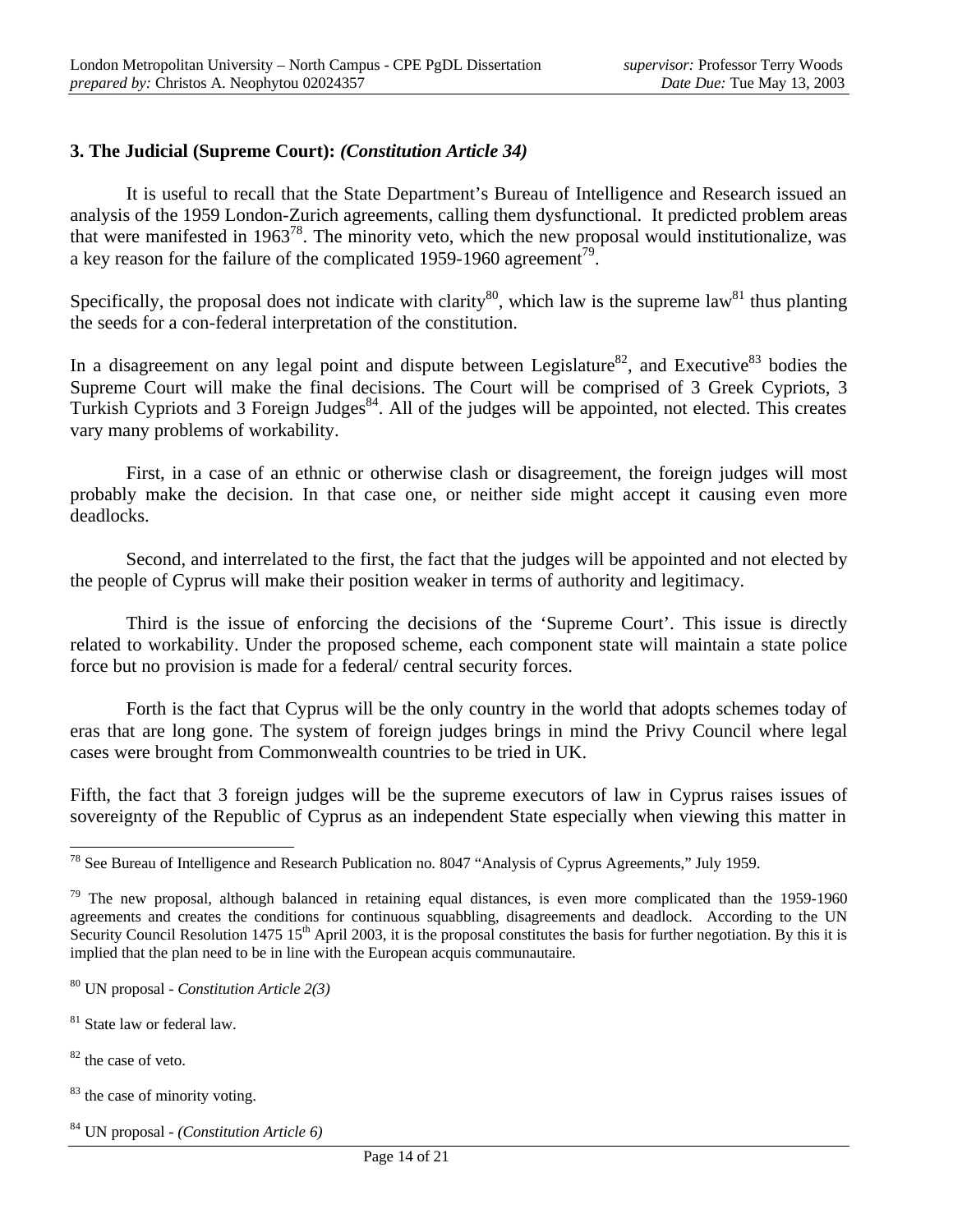conjunction to the provision of complete demilitarization of Cyprus and the establishment of foreign forces $^{85}$  as guarantors $^{86}$ .

### **4. Property Rights<sup>87</sup>:** *(Constitution Articles 9 & 10)*

The Plan proposes a highly complicated<sup>88</sup>, ambiguous<sup>89</sup> and uncertain<sup>90</sup> regime for resolving property issues. However, the proposals are clearly based on the principle that real property owners<sup>91</sup> can ultimately be forced<sup>92</sup> to give up their property rights and abide by whatever regime created by the Plan for property issues.

In June 1999, officials of the Republic of Cyprus commissioned a legal opinion entitled "Legal Issues Arising from Certain Population Transfers and Displacements on the Territory of the Republic of Cyprus in the Period since 20 July 1974." 10 experts in international law prepared that opinion. The basic conclusions of that legal opinion are as follows:

- A. Forced population transfers effected on a discriminatory basis are unlawful under international law whether such transfers occur between or within a state and whether they occur during peacetime or war,
- B. It is unlawful to seek to maintain a situation arising from forced population transfers by legal or other measures that prohibit the return of the displaced population,

 $87$  The UN proposal in a compromising way allows for partial return of Greek Cypriots back to their homes on one hand, but on the other hand subverts property rights, undermines prior and current decisions of the ECHR, and also violates Fundamental Articles of the European Convention of Human Rights and Fundamental Freedoms.

<sup>88</sup> The proposal introduces a complex system of percentages and time periods. Under that system the older of the Refugees (75 years old and above) have priority for return in the first three (3) years reaching at 3%. The number will increase by 1% for every year with a time frame of 20 years. This is an example of a temporary divergence from the European acquis communautaire. An example of a permanent divergence from the European acquis communautaire is the fact that the maximum number of refugees allowed to return must not exceed the 24% of the population of the respective component state.

 $89$  The final arrangements for the settlement of the property issues of the parties affected are left open for future negotiation.

<sup>90</sup> It is proposed in Articles 9 & 10 that a special office will be created to handle property issues offering three options to refugees. First, to choose whether they want their properties, second, whether they want to exchange their property with something else, and third, whether they prefer to be compensated. It is uncertain as to which body would bear the burden of billions of pounds of possible compensations.

 $91$  One of the long lasting effects of the illegal Turkish occupation of northern Cyprus is that rightful owners of real property that is located in northern Cyprus have been and continue to be excluded from their real property by the Turkish military.

 $92$  It has been suggested in the proposal that it would be for the benefit of the public interest for property owners to give up their property rights and rather seek compensations.

<sup>85</sup> Greek, Turkish, and British

<sup>86</sup> The scheme of '*foreign guarantors*' had failed in the past with catastrophic consequences for the people of Cyprus since each 'guarantor' was serving their own interests instead of guarantying the sovereignty of the Republic of Cyprus. This proposal plants the seeds of transforming Cyprus from a Republic, into a Protectorate transferring the whole of its Legal, Foreign Policy, Security, and Defence affairs into the hands of foreigners.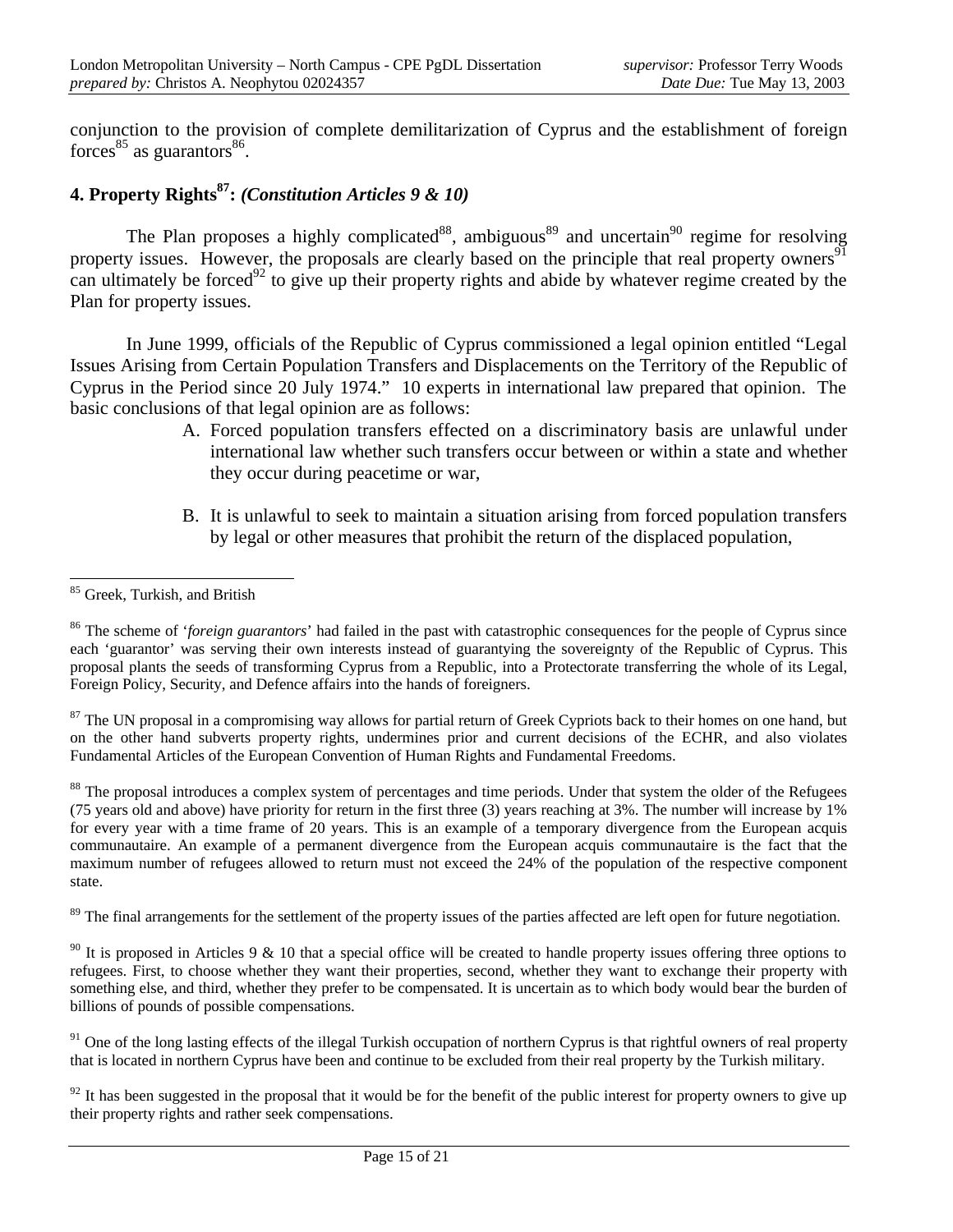- C. Compulsory exchanges of property belonging to affected persons are unlawful if the purpose of the exchanges is to legitimize a situation arising from force population transfer,
- D. Any compulsory exchange scheme even if contained in a treaty would have to be independently scrutinized under the European Convention on Human Rights and, by implication, would be illegal despite being in a treaty if the scheme was found to violate the right of persons to use and enjoy their rightful property<sup>93</sup>.

To the extent that the transfer of property regime set forth in the proposal provides for any forcible exchange of property, that regime violates both the Convention and International law<sup>94</sup>. Any attempt by the common state or the component states to implement any such regime would render them liable to the affected property owners.

In addition to the report are numerous cases decided in the European Court of Human Rights in favor of Greek Cypriot Applicants claiming back from Turkey deprived real estate properties.

More specifically the leading cases of <u>Loizidou v. Turkey</u> (Article 50) (1998)<sup>95</sup> relating to remedies, Loizidou v. Turkey (1997)<sup>96</sup> relating to grounds, and Loizidou v. Turkey (1995)<sup>97</sup> relating to standing, set the legal authoritative precedence of successful private applicants claims for property rights.

Successful Intergovernmental cases have also been brought against Turkey for violating Articles 2, 3, 4, 5, 8, 9, 10, 11, 13, 17, 18 and also Articles 1, 2, 3 of Protocol 1, of the European Convention for the Protection of Human Rights and Fundamental Freedoms. Specifically the cases which set the authoritative precedence are: Cyprus v. Turkey  $(2002)^{98}$ , Cyprus v. Turkey  $(1997)^{99}$ , Cyprus v. Turkey  $(1993)^{100}$ , Cyprus v. Turkey  $(1982)^{101}$ 

-

 $96$  Loizidou v. Turkey (1997) 23 E.H.R.R. 513 ECHR. This case relates to the grounds after a successful standing. The Court found Turkey liable for violating numerous Articles of the European Convention of Human Rights and Fundamental Freedoms including Article 1 of Protocol 1, which relates to the rightful ownership and enjoyment of property.

 $97$  Loizidou v. Turkey (1995) 20 E.H.R.R. 99 ECHR. This case relates to the standing. Turkey has been found liable for all violations committed in the occupied areas of Cyprus by the "puppet administration" in the occupied areas of Cyprus.

<sup>98</sup> Cyprus v. Turkey (2002) 35 E.H.R.R. 30 ECHR

<sup>&</sup>lt;sup>93</sup> (see Article 1, Protocol I Article 14 of the European Convention for the Protection of Human Rights and Fundamental Freedoms)

 $94$  UN General Assembly and Security Council Resolutions.

<sup>&</sup>lt;sup>95</sup> Loizidou v. Turkey (Article 50) (1998) 26 E.H.R.R. ECHR. This case relates to the remedies after a successful claim. The decision found Turkey liable and guilty for violating the rights of rightful and peaceful enjoyment of Mrs. Loizidou's properties in occupied Kyrenia. Turkey is obliged to pay compensations. It is characteristic that for loss of profits only, (excluding the actual property value that still belongs to the applicant) compensations exceed half million (CY 500,000) pounds.  $(1 CY = 1.7 US = 1.2 UK)$ 

 $99$  Cyprus v. Turkey (1997) 23 E.H.R.R. 244 Eur Comm HR

 $100$  Cyprus v. Turkey (1993) 15 E.H.R.R. 509 Eur Comm HR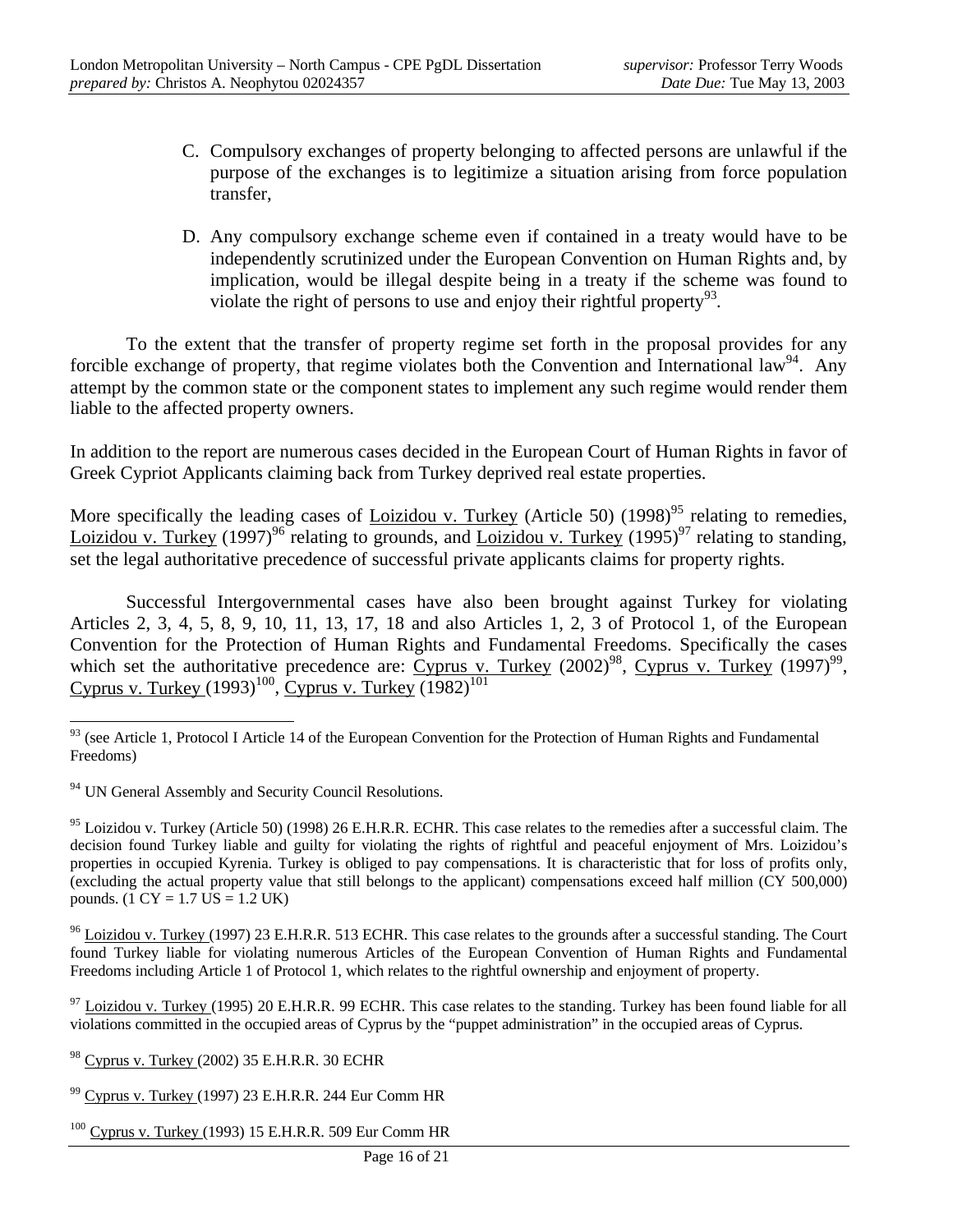Although the UN proposal is balanced in its effort to provide a comprehensive solution to the property rights problem, it imposes no obligation on Turkey, either directly or through its *puppet regime*<sup>102</sup> in northern Cyprus, to rectify the losses of life and property or to account for violations of laws and treaties in violation and contradiction of numerous decisions of European Union judicial and executive bodies like the ones mentioned above.

In the face of the proposal's silence regarding Turkey's role in creating the current state of affairs, the International Community U.S./U.N./E.U. must apply a double standard to support the proposal. The proposal also requires the International Community to turn its back on brave Turkish citizens and also Turkish Cypriots in the occupied areas of Cyprus struggling for human rights and real democratic reforms. Support of the proposal is inconsistent with former U.S. President George H.W. Bush's September 9, 1990 condemnation of aggression made in the context of Iraq's invasion of Kuwait $^{103}$ .

Likewise, the U.S. must not ignore the wisdom of the Eisenhower Doctrine<sup>104</sup>, articulated by President Eisenhower on October 31, 1956, during the Middle East crisis.

#### **5. Demilitarization of Cyprus:** *(Constitution Article 8)*

The UN plan provides for the full disbanding and dismantling of the Cyprus National Guard<sup>105</sup>. The proposal allows for a significant number of Turkish troops to remain on the island under expanded intervention rights. This will transform Cyprus into a military protectorate of Turkey first by stripping Cyprus from its own military and then establishing Turkish bases on the island. Supporting the proposal requires the setting aside of the U.N.'s requirement for a full and true demilitarization of Cyprus<sup>106</sup>. The anachronistic $107$  1959 Treaty of Guarantors has no place in the post-Cold War era and new millennium.

l

<sup>101</sup> Cyprus v. Turkey (1982) 4 E.H.R.R. 482 Eur Comm HR

 $102$  Cyprus v. Turkey (2002) 35 E.H.R.R. 30 ECHR, Loizidou v. Turkey (1997) 23 E.H.R.R. 513 ECHR.

<sup>&</sup>lt;sup>103</sup> "We must demonstrate beyond any doubt that aggression cannot and will not pay." "No peaceful international order is possible if larger states can devour their smaller neighbors."

<sup>&</sup>lt;sup>104</sup> "There can be no peace without law. And there can be no law if we were to invoke one code of international conduct for those who oppose us and another for our friends."

<sup>&</sup>lt;sup>105</sup> Cyprus National Guard has grown into a formidable mechanized force of 150,000 men including the reserves capable to guarantee the security of the island. This has only been the last 10 years with the signing in 1993 the Mutual Defence Dogma between Greece and Cyprus. Under that doctrine Greece has undertook the obligation to assess the military needs of Cyprus and make certain suggestions whereas the Cyprus government has proceeded in the development of its military infrastructure with the build-up of airfields, naval bases, has been mechanized entirely, and expanded its naval and air force capabilities considerably and exponentially at a geometric progression.

<sup>&</sup>lt;sup>106</sup> (See unanimous U.N. General Assembly resolution 3212 of November 1, 1974, adopted by the U.N. Security Council resolution 365 of December 13, 1974)

<sup>&</sup>lt;sup>107</sup> Treaty of establishment, exchange of notes between Sir Hugh Foot, Makarios, and Dr. Kutchuk. British Colonial Office papers, CO926/978, Ankara to FO 21.5.59, telegram on conversation between Minister of Defence (UK) and Turkish ministers on Cyprus, at Turkish Prime Minister's dinner, 19.5.59; CO926/778/65, FO's JM Addis note, 26.6.59.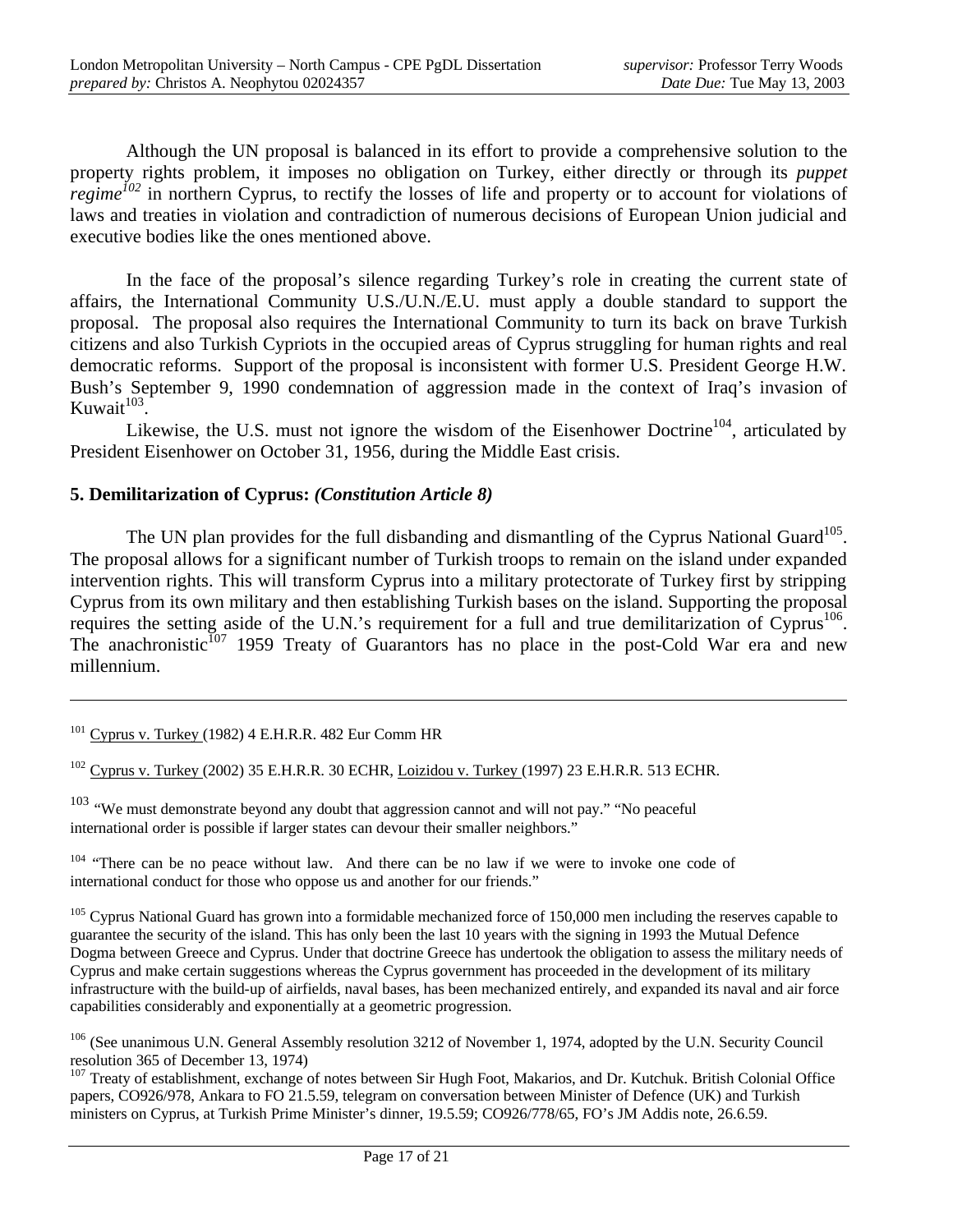Moreover it establishes a unique precedence: A country, member of the European Union, would have no Armed Forces, and its entire Military and Security system would be depended solely on a country that is not a member of the European Union.

### **Recommendations:**

The alternative to this proposal would be to redefine the entire security system of the whole Eastern Mediterranean region and bring it in line with the new requirements deriving from the eminent accession of Cyprus to the European Union. The president of European Commission<sup>108</sup> underlined on statements he made during the Athens Summit on April 16, 2003 that the re-unification of Cyprus is *inevitable<sup>109</sup>* regardless of a political settlement as a result of the accession of Cyprus into the EU. He further stated that the EU would continue in a more active way to try to make the necessary corrections to the UN proposal in order to bring it in line with the European acquis communautaire.

The first limb of the alternative is that Cyprus joins NATO. By doing so, Cyprus military and servicemen will stop depending on Greek or Turkish militaries for support, but will have their own military schools within the ambit of NATO. The existing relation of dependency will be transformed into one of cooperation. It will also bring in line the military interests of all countries in the region as members of NATO. The second limb of the alternative that I propose is that Cyprus joins the European Defence System. This relation with NATO has been cultivated for some time now<sup>110</sup>, and took a new boost after Cyprus allowed NATO (UK, US) forces use its airspace, along with military and political airfields and also ports. These facilities have been used by the "Alliance of the willing" for both supplying their troops in the Persian Gulf, as well as for launching direct attacks $^{111}$ .

### **Conclusions:**

As currently written, the new UN proposal for the solution of the Cyprus problem introduces some interesting and indeed beneficial elements that under the current circumstances could be a *unique basis*<sup>112</sup> for further negotiations for the settlement of the Cyprus problem. This was expressed by the

<sup>-</sup><sup>108</sup> Italian Diplomat Romano Prodi.

<sup>109</sup> Mr. Romano Prodi paused and stated "I repeat: Inevitable…"

<sup>&</sup>lt;sup>110</sup> British Cabinet Papers C59 32, 16.2.59

<sup>&</sup>lt;sup>111</sup> In Cyprus there are two British sovereign garrisons on the South coast of the island; one of them is in Akrotiri, near Limassol, and the other in Dhekhelia near Larnaca. There are also further facilities amounting to a total of 30 different locations with military installations (British Cabinet papers C60 44, 7.3.60). In these facilities the British maintain sophisticated spy equipment that are part of the worldwide "Echelon" spy network (Report of Senate Commission, October 1986, Cmnd 9923). They also maintain American U-2 spy planes, and also squadrons of Fighter Jets. From their military bases in Cyprus the British and American forces have the capability to launch nuclear attacks (British Colonial Office papers CO926 778, GCHQ MEALF to London, 4.5.59). UK bases in Cyprus have been regarded as of extreme strategic importance for the security of the United Kingdom. They have been used in every conflict in the region since 1878 (British Chiefs of Staff meeting minutes COS57 214, 25.9.57).

<sup>112</sup> UN Security Council Resolution 1475 (2003) of April 14, 2003.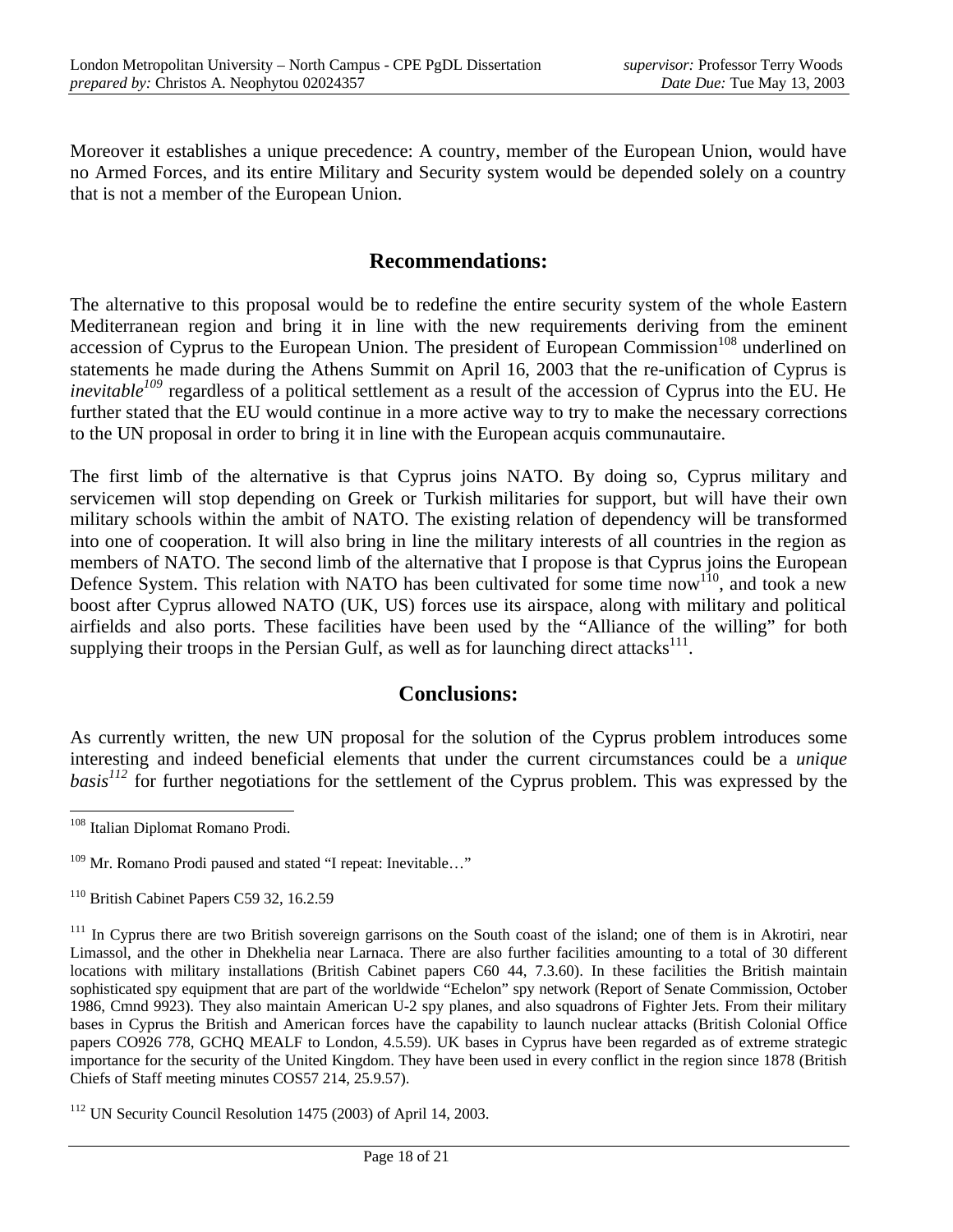UN Security Council Resolution 1475 (2003) adopted unanimously on Monday April 14, 2003. It also introduces elements that need further analysis and explicit reform in order to fully comply with the European acquis communautaire<sup>113</sup>.

The eminent accession of Cyprus into the EU in May of 2004, the respect of international law by all related parties<sup>114</sup>, and the application of the decisions of International, US, as well as European legal and political bodies, could prove the necessary *catalyst* to lead to a solution of the chronic Cyprus question.

-

<sup>&</sup>lt;sup>113</sup> Statements of the President of Commission Mr. Romano Prodi during the April 16-17 European Summit in Athens where the accession protocol for Cyprus (along with the other 9 new EU members) was signed.

<sup>&</sup>lt;sup>114</sup> Political leaderships of Greece, Turkey, Cyprus, and the UK.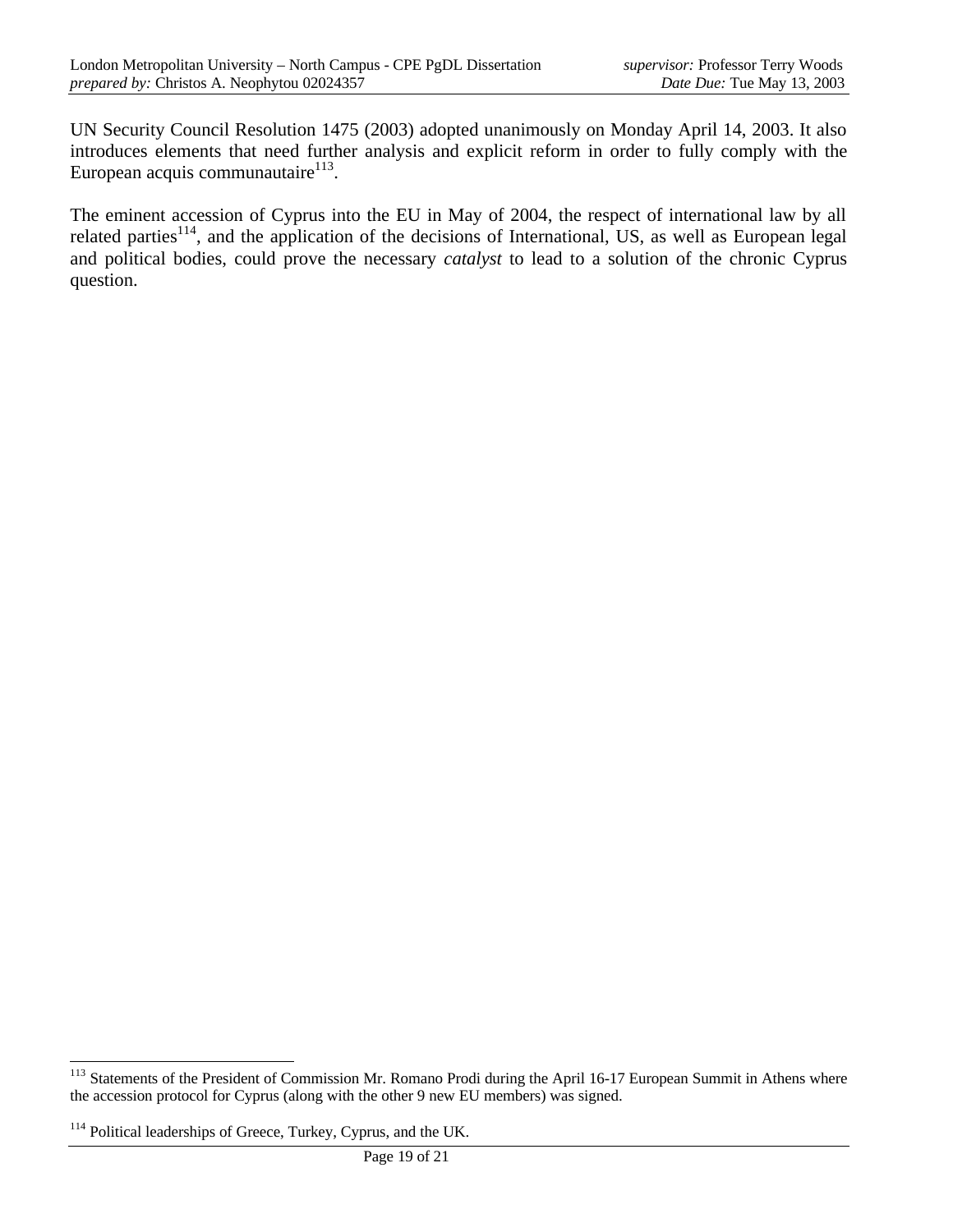### **Bibliography:**

Hitchens Christopher, Sep, Hostage in History: Cyprus from the Ottomans to Kissinger, Verso, 1997 ISBN: (1-85984-189-9)

Hitchens Christopher, June, The Trial of Henry Kissinger, Verso Books, 2002, ISBN: 1859843980

O'Malley Brendan and Craig Ian, The Cyprus Conspiracy – America, Espionage and the Turkish Invasion, I.B. Tauris, 2001 ISBN 1-86064-737-5

Venizelos Costas and Ignatiou Michael, The secret archives of Kissinger – The decision for the bisection, A. A. Livani, 2002, ISBN 960 – 14 – 0554 - 2

Electronic Bibliography / Government Sources:

British Colonial Office papers, CO926/978, Ankara to FO 21.5.59, telegram on conversation between Minister of the Defence and Turkish ministers on Cyprus, at Turkish Prime Minister's dinner, 19.5.59; CO926/778/65, FO's JM Addis note, 26.6.59

British Colonial Office papers CO926/627.207

British Foreign Office papers FO371 15929, 27.10.1960

Council of Europe: Treaties - http://conventions.coe.int/Treaty/EN/CadreListeTraites.htm

Cyprus – PIO (Press and Information Office) – http://www.pio.gov.cy

Cyprus – Ministry of Foreign Affairs – http://www.mfa.gov.cy

European Court of Human Rights - www.echr.coe.int/

Hellenic Research Institute – Washington D.C. http://www.hri.org

United Nations and Security Council Resolutions Regarding Cyprus - www.un.int/cyprus/resolut.htm